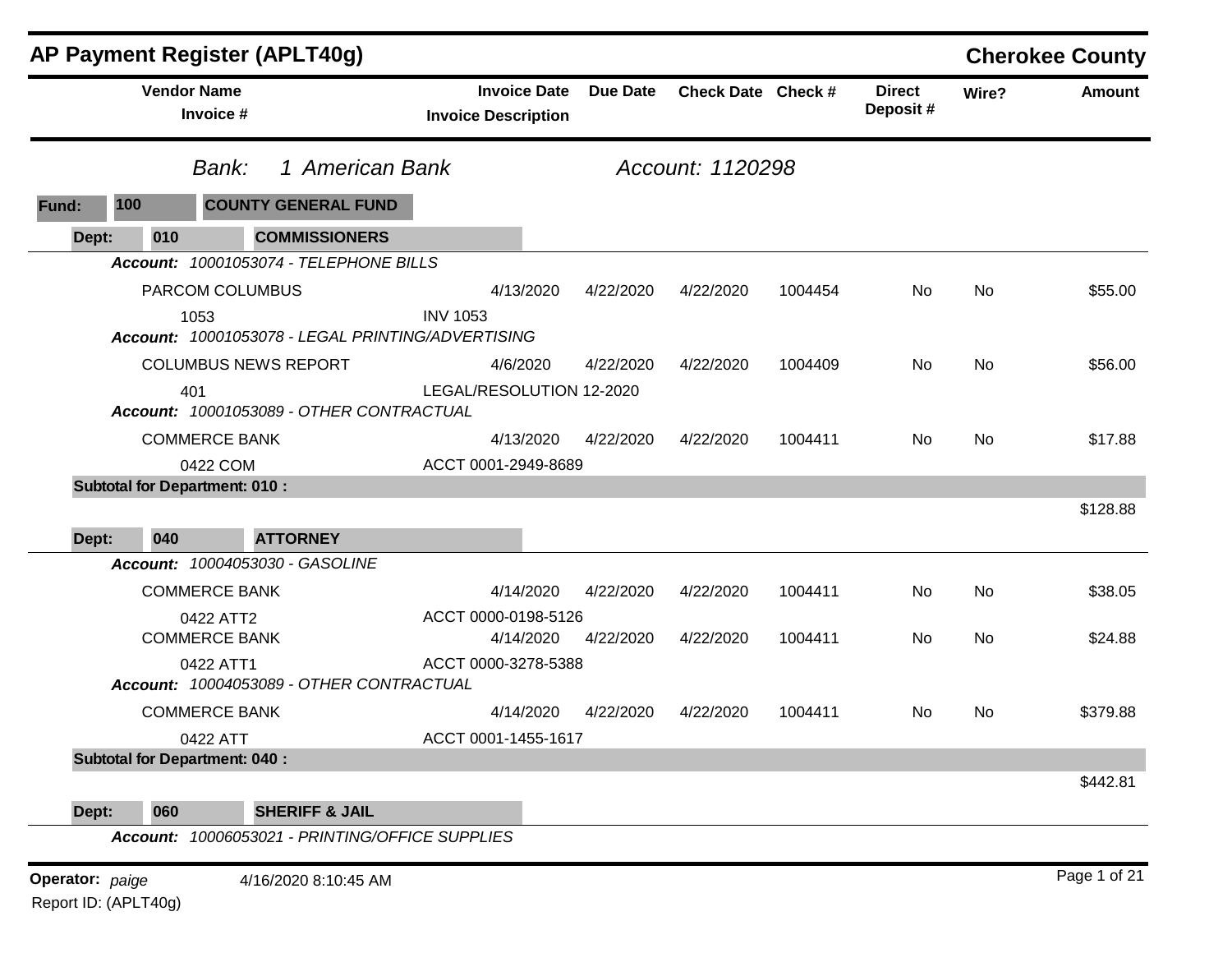| <b>Vendor Name</b><br>Invoice #                                 | <b>Invoice Date</b><br><b>Invoice Description</b> | <b>Due Date</b> | Check Date Check # |         | <b>Direct</b><br>Deposit# | Wire?     | <b>Amount</b> |
|-----------------------------------------------------------------|---------------------------------------------------|-----------------|--------------------|---------|---------------------------|-----------|---------------|
| <b>COMMERCE BANK</b>                                            | 4/13/2020                                         | 4/22/2020       | 4/22/2020          | 1004412 | <b>No</b>                 | <b>No</b> | \$140.03      |
| 0422 SH5<br><b>COMMERCE BANK</b>                                | ACCT 0000-0198-5019<br>4/13/2020                  | 4/22/2020       | 4/22/2020          | 1004411 | No                        | No        | \$8.30        |
| 0422 SH1<br><b>CINTAS CORP</b>                                  | ACCT 0000-0198-5035<br>4/13/2020                  | 4/22/2020       | 4/22/2020          | 1004405 | <b>No</b>                 | <b>No</b> | \$168.58      |
| 8404585609<br><b>COMMERCE BANK</b>                              | INV 8404585609<br>4/13/2020                       | 4/22/2020       | 4/22/2020          | 1004411 | No                        | No        | \$23.71       |
| 0422 SH2<br>QUILL CORPORATION                                   | ACCT 0000-0456-8275<br>4/13/2020                  | 4/22/2020       | 4/22/2020          | 1004458 | No                        | <b>No</b> | \$141.98      |
| 5964470<br>SIRCHIE FINGER PRINT LABORATORIES                    | <b>INV 5964470</b><br>4/6/2020                    | 4/22/2020       | 4/22/2020          | 1004463 | No                        | <b>No</b> | \$151.20      |
| 0441202<br><b>COMMERCE BANK</b>                                 | <b>INV 0441202</b><br>4/13/2020                   | 4/22/2020       | 4/22/2020          | 1004411 | <b>No</b>                 | <b>No</b> | \$173.81      |
| 0422 SH3<br><b>COMMERCE BANK</b>                                | ACCT 0000-0188-4600<br>4/13/2020                  | 4/22/2020       | 4/22/2020          | 1004411 | <b>No</b>                 | No.       | \$13.24       |
| 0422 SH<br><b>QUILL CORPORATION</b>                             | ACCT 0000-0198-5001<br>4/6/2020                   | 4/22/2020       | 4/22/2020          | 1004458 | No                        | No.       | \$48.44       |
| 5849804<br><b>QUILL CORPORATION</b>                             | <b>INV 5849804</b><br>4/6/2020                    | 4/22/2020       | 4/22/2020          | 1004458 | No                        | No.       | \$163.59      |
| 5831928<br>Account: 10006053022 - EMPLOYEE UNIFORMS/ACCESSORIES | INV 5831928                                       |                 |                    |         |                           |           |               |
| <b>COMMERCE BANK</b>                                            | 4/13/2020                                         | 4/22/2020       | 4/22/2020          | 1004412 | <b>No</b>                 | <b>No</b> | \$254.74      |
| 0422 SH4<br><b>COMMERCE BANK</b>                                | ACCT 0000-0268-3076<br>4/13/2020                  | 4/22/2020       | 4/22/2020          | 1004411 | <b>No</b>                 | <b>No</b> | \$382.60      |
| 0422 SH<br>QUILL CORPORATION                                    | ACCT 0000-0198-5001<br>4/13/2020                  | 4/22/2020       | 4/22/2020          | 1004458 | No                        | No        | \$719.80      |
| 6005305<br>SOUTHERN UNIFORM & EQUIPMENT                         | INV 6005305<br>4/6/2020                           | 4/22/2020       | 4/22/2020          | 1004465 | No                        | <b>No</b> | \$186.97      |
| 100725                                                          | <b>INV 100725</b>                                 |                 |                    |         |                           |           |               |
|                                                                 |                                                   |                 |                    |         |                           |           |               |

## **AP Payment Register (APLT40g) Cherokee County**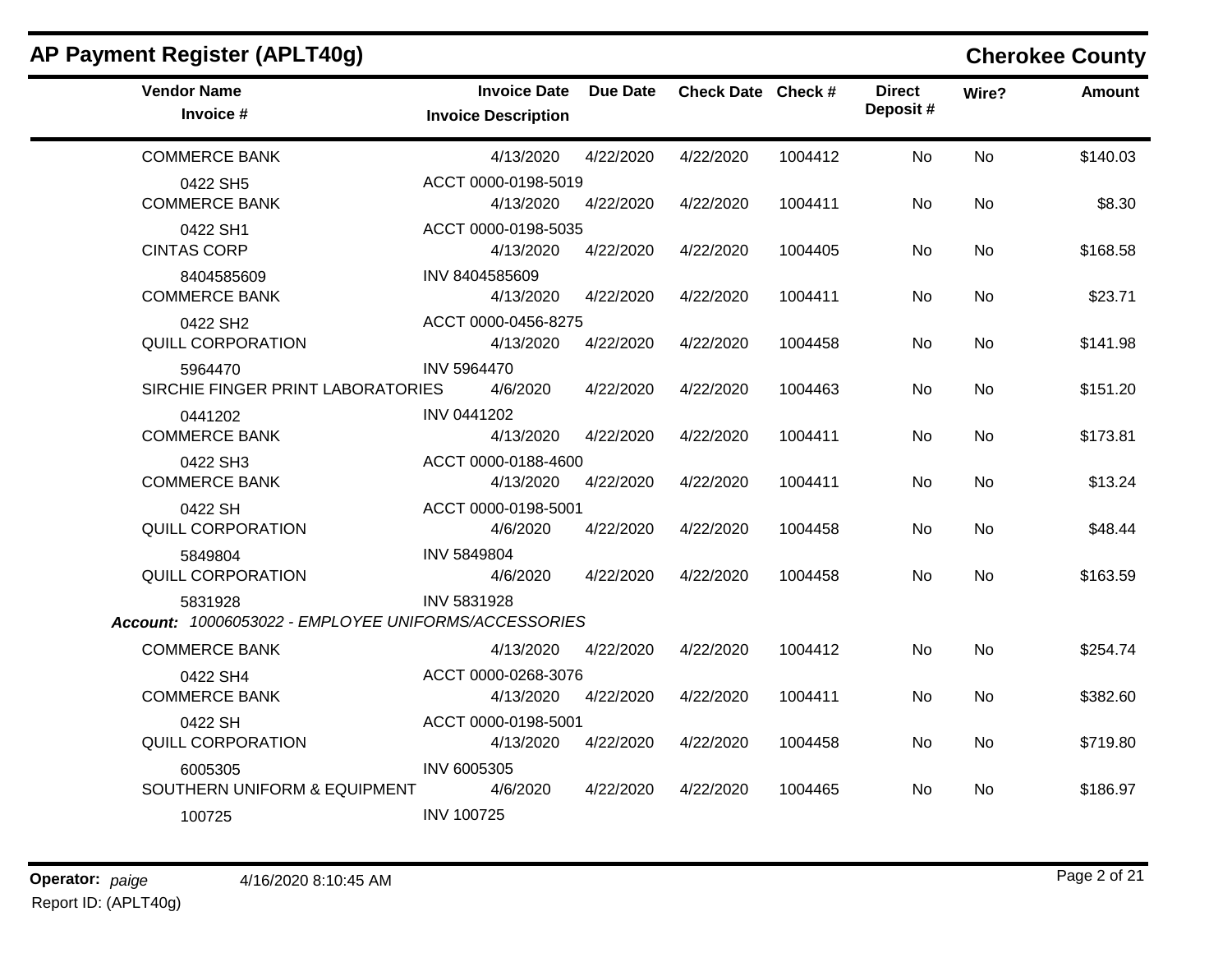| <b>AP Payment Register (APLT40g)</b>                    |                                                   |           |                    |         |                           |           | <b>Cherokee County</b> |
|---------------------------------------------------------|---------------------------------------------------|-----------|--------------------|---------|---------------------------|-----------|------------------------|
| <b>Vendor Name</b><br>Invoice #                         | <b>Invoice Date</b><br><b>Invoice Description</b> | Due Date  | Check Date Check # |         | <b>Direct</b><br>Deposit# | Wire?     | <b>Amount</b>          |
| SIRCHIE FINGER PRINT LABORATORIES                       | 4/13/2020                                         | 4/22/2020 | 4/22/2020          | 1004463 | No                        | No        | \$247.60               |
| 0441648<br>Account: 10006053025 - PARTS/VEHICLE REPAIRS | <b>INV 0441202</b>                                |           |                    |         |                           |           |                        |
| NATALINIS AUTOMOTIVE                                    | 4/8/2020                                          | 4/22/2020 | 4/22/2020          | 1004448 | No                        | No.       | \$17.45                |
| 732163<br>FULL SERVICE AUTOMOTIVE                       | <b>INV 732163</b><br>4/6/2020                     | 4/22/2020 | 4/22/2020          | 1004425 | No                        | <b>No</b> | \$240.00               |
| 636042<br>KANSASLAND TIRE OF PITTSBURG                  | <b>INV 636042</b><br>4/13/2020                    | 4/22/2020 | 4/22/2020          | 1004433 | No                        | No.       | \$592.80               |
| 1782<br>NATALINIS AUTOMOTIVE                            | <b>INV 1782</b><br>4/8/2020                       | 4/22/2020 | 4/22/2020          | 1004449 | No                        | No        | (\$73.59)              |
| 732172<br>NATALINIS AUTOMOTIVE                          | <b>CREDIT</b><br>4/3/2020                         | 4/22/2020 | 4/22/2020          | 1004449 | No.                       | No.       | \$35.10                |
| 731788<br>NATALINIS AUTOMOTIVE                          | <b>INV 731788</b><br>4/3/2020                     | 4/22/2020 | 4/22/2020          | 1004449 | No                        | No.       | \$112.51               |
| 731511<br>NATALINIS AUTOMOTIVE                          | <b>INV 731511</b><br>4/8/2020                     | 4/22/2020 | 4/22/2020          | 1004448 | No                        | No        | \$97.91                |
| 732068<br>Account: 10006053028 - COMPUTER SUPPLIES      | <b>INV 732068</b>                                 |           |                    |         |                           |           |                        |
| <b>COMMERCE BANK</b>                                    | 4/13/2020                                         | 4/22/2020 | 4/22/2020          | 1004411 | No                        | <b>No</b> | \$25.99                |
| 0422 SH<br>Account: 10006053030 - GASOLINE              | ACCT 0000-0198-5001                               |           |                    |         |                           |           |                        |
| <b>COMMERCE BANK</b>                                    | 4/13/2020                                         | 4/22/2020 | 4/22/2020          | 1004412 | No                        | No.       | \$40.96                |
| 0422 SH5<br>FARMERS COOPERATIVE ASSOCIATION             | ACCT 0000-0198-5019<br>4/6/2020                   | 4/22/2020 | 4/22/2020          | 1004421 | No                        | No        | \$60.86                |
| 215207<br>Account: 10006053031 - DIESEL FUEL            | <b>INV 215207</b>                                 |           |                    |         |                           |           |                        |
| FARMERS COOPERATIVE ASSOCIATION                         | 4/13/2020                                         | 4/22/2020 | 4/22/2020          | 1004421 | No                        | No.       | \$38.00                |
| 220706<br>Account: 10006053040 - JANITORIAL SUPPLIES    | <b>INV 220706</b>                                 |           |                    |         |                           |           |                        |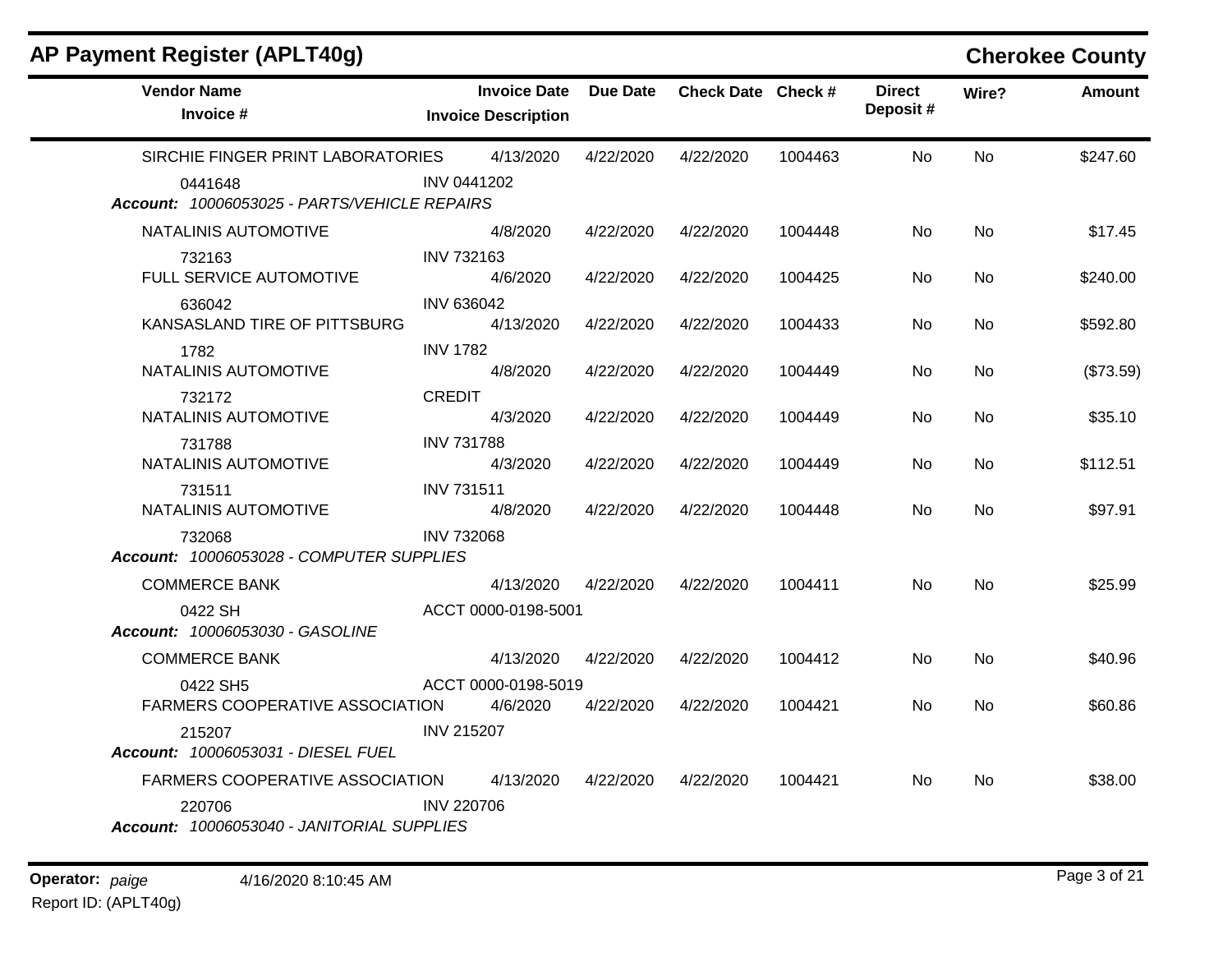| AP Payment Register (APLT40g)                              |                   |                                                   |           |                    |         |                           |           | <b>Cherokee County</b> |
|------------------------------------------------------------|-------------------|---------------------------------------------------|-----------|--------------------|---------|---------------------------|-----------|------------------------|
| <b>Vendor Name</b><br>Invoice #                            |                   | <b>Invoice Date</b><br><b>Invoice Description</b> | Due Date  | Check Date Check # |         | <b>Direct</b><br>Deposit# | Wire?     | <b>Amount</b>          |
| <b>HENRY KRAFT INC</b>                                     |                   | 4/13/2020                                         | 4/22/2020 | 4/22/2020          | 1004427 | No                        | <b>No</b> | \$849.89               |
| 302072<br>Account: 10006053068 - OTHER COMMODITIES         | <b>INV 302072</b> |                                                   |           |                    |         |                           |           |                        |
| PATRIOT K-9 TRAINING, LLC                                  |                   | 4/6/2020                                          | 4/22/2020 | 4/22/2020          | 1004455 | No.                       | No        | \$100.00               |
| 8                                                          | INV <sub>8</sub>  |                                                   |           |                    |         |                           |           |                        |
| <b>COMMERCE BANK</b>                                       |                   | 4/13/2020                                         | 4/22/2020 | 4/22/2020          | 1004411 | No.                       | No        | \$74.45                |
| 0422 SH<br>Account: 10006053072 - GAS, ELECTRIC, WATER     |                   | ACCT 0000-0198-5001                               |           |                    |         |                           |           |                        |
| <b>KANSAS GAS SERVICE</b>                                  |                   | 4/13/2020                                         | 4/22/2020 | 4/22/2020          | 1004432 | No.                       | No        | \$475.57               |
| 0422 SH                                                    |                   | ACCT 510401545167491136                           |           |                    |         |                           |           |                        |
| SERVICE RECYCLING, LLC                                     |                   | 4/6/2020                                          | 4/22/2020 | 4/22/2020          | 1004462 | No.                       | No.       | \$45.00                |
| R <sub>1527</sub><br>Account: 10006053073 - TRANSPORTATION | <b>INV R1527</b>  |                                                   |           |                    |         |                           |           |                        |
| <b>COMMERCE BANK</b>                                       |                   | 4/13/2020                                         | 4/22/2020 | 4/22/2020          | 1004412 | No.                       | No        | \$82.13                |
| 0422 SH4<br>Account: 10006053074 - TELEPHONE BILLS         |                   | ACCT 0000-0268-3076                               |           |                    |         |                           |           |                        |
| COLUMBUS TELEPHONE COMPANY                                 |                   | 4/6/2020                                          | 4/22/2020 | 4/22/2020          | 1004410 | No                        | No        | \$46.47                |
| 0422 SH<br>CRAW-KAN TELEPHONE COOPERATIVE INC 4/6/2020     | <b>ACCT 171</b>   |                                                   | 4/22/2020 | 4/22/2020          | 1004415 | No                        | No.       | \$37.82                |
| 0422 SH                                                    | ACCT 121787       |                                                   |           |                    |         |                           |           |                        |
| AT&T                                                       |                   | 4/13/2020                                         | 4/22/2020 | 4/22/2020          | 1004398 | No.                       | No        | \$43.74                |
| 0422<br>Account: 10006053080 - MAINTENANCE/BLDGS & GROUNDS |                   | ACCT 0574120295001                                |           |                    |         |                           |           |                        |
| NEWEGG BUSINESS, INC                                       |                   | 4/7/2020                                          | 4/22/2020 | 4/22/2020          | 1004451 | No.                       | <b>No</b> | \$139.95               |
| 1302727256<br>TRUE VALUE COLUMBUS                          |                   | INV 1302727256<br>4/13/2020                       | 4/22/2020 | 4/22/2020          | 1004470 | No                        | No.       | \$69.56                |
| A402377                                                    |                   | <b>TRANS A402377</b>                              |           |                    |         |                           |           |                        |
| NEWEGG BUSINESS, INC                                       |                   | 4/7/2020                                          | 4/22/2020 | 4/22/2020          | 1004451 | No                        | No        | \$14.97                |
| 1302726813                                                 |                   | INV 1302726813                                    |           |                    |         |                           |           |                        |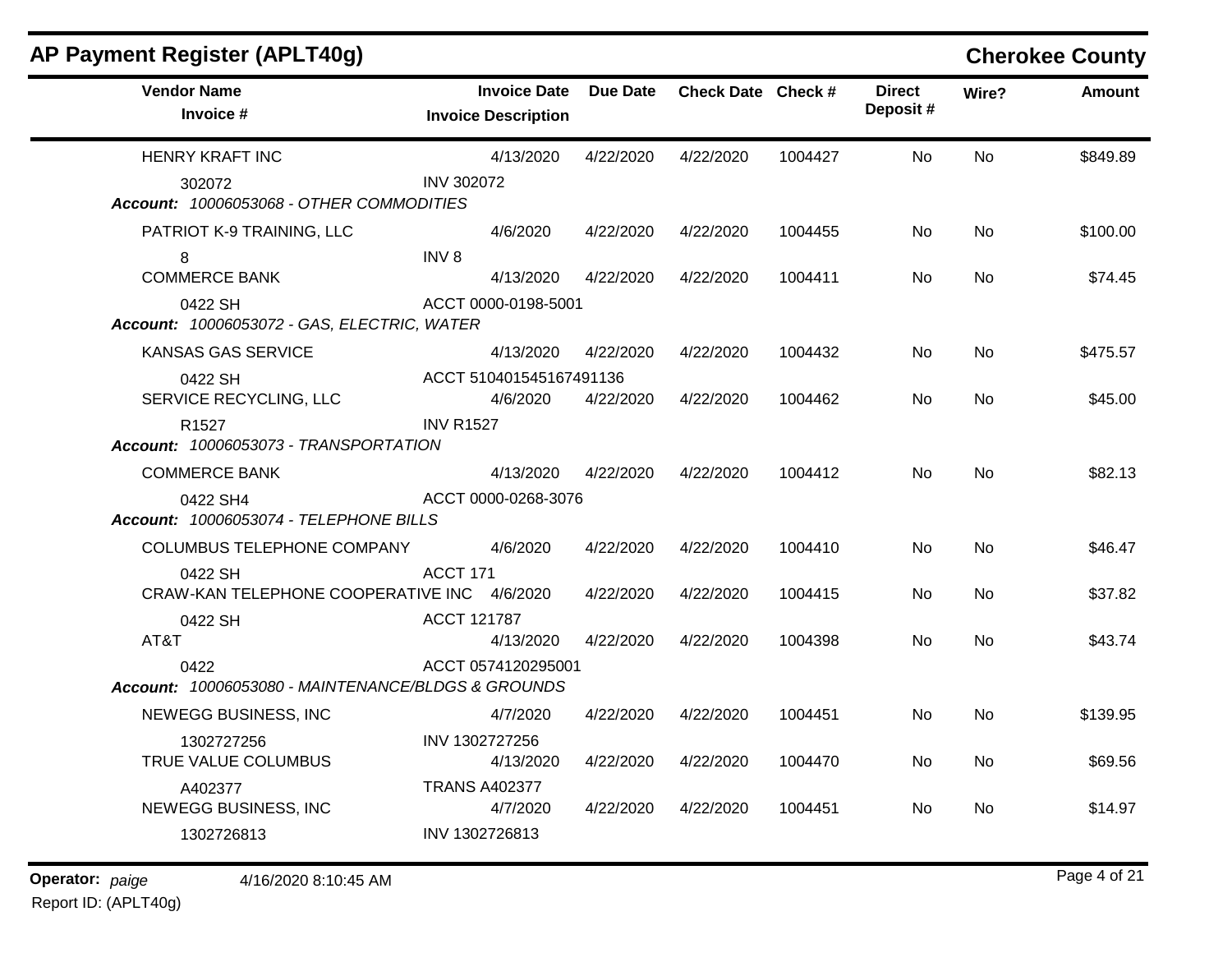| AP Payment Register (APLT40g)                           |                                                   |                 |                    |         |                           |       | <b>Cherokee County</b> |
|---------------------------------------------------------|---------------------------------------------------|-----------------|--------------------|---------|---------------------------|-------|------------------------|
| <b>Vendor Name</b><br>Invoice #                         | <b>Invoice Date</b><br><b>Invoice Description</b> | <b>Due Date</b> | Check Date Check # |         | <b>Direct</b><br>Deposit# | Wire? | <b>Amount</b>          |
| NEWEGG BUSINESS, INC                                    | 4/7/2020                                          | 4/22/2020       | 4/22/2020          | 1004451 | No                        | No    | \$53.94                |
| 1302727061<br>BUTCH'S PEST CONTROL SERVICE              | INV 1302727061<br>4/7/2020                        | 4/22/2020       | 4/22/2020          | 1004401 | No.                       | No    | \$75.00                |
| 367670<br>Account: 10006053083 - EQUIPMENT LEASE/RENTAL | <b>INV 367670</b>                                 |                 |                    |         |                           |       |                        |
| <b>TOSHIBA FINANCIAL SERVICES</b>                       | 4/13/2020                                         | 4/22/2020       | 4/22/2020          | 1004469 | No.                       | No.   | \$179.13               |
| 26777517<br><b>NARTEC INC</b>                           | INV 26777517<br>4/7/2020                          | 4/22/2020       | 4/22/2020          | 1004447 | No                        | No    | \$187.65               |
| 14105<br>Account: 10006053088 - CLASSES/TRAINING FEES   | <b>INV 14105</b>                                  |                 |                    |         |                           |       |                        |
| <b>COMMERCE BANK</b>                                    | 4/13/2020                                         | 4/22/2020       | 4/22/2020          | 1004412 | No                        | No    | \$209.08               |
| 0422 SH5<br>Account: 10006053089 - OTHER CONTRACTUAL    | ACCT 0000-0198-5019                               |                 |                    |         |                           |       |                        |
| KEMP VETERINARY HOSPITAL                                | 4/15/2020                                         | 4/22/2020       | 4/22/2020          | 1004472 | No                        | No    | \$260.50               |
| 0422<br>OSWEGO MERCY CLINIC JOPLIN LLC                  | <b>VETERINARY</b><br>4/13/2020                    | 4/22/2020       | 4/22/2020          | 1004453 | No                        | No    | \$260.50               |
| 0422<br>Account: 10006053737 - INMATE PERSONAL ITEMS    | <b>VETERINARY</b>                                 |                 |                    |         |                           |       |                        |
| <b>TURNKEY CORRECTIONS</b>                              | 4/6/2020                                          | 4/22/2020       | 4/22/2020          | 1004471 | No                        | No    | \$29.00                |
| 10003951<br><b>TURNKEY CORRECTIONS</b>                  | INV 10003951<br>4/6/2020                          | 4/22/2020       | 4/22/2020          | 1004471 | No                        | No    | \$1,357.33             |
| 10003321<br><b>TURNKEY CORRECTIONS</b>                  | INV 10003321<br>4/6/2020                          | 4/22/2020       | 4/22/2020          | 1004471 | No                        | No    | \$104.87               |
| 10003431<br>Account: 10006053786 - INMATE MEDICAL       | INV 10003431                                      |                 |                    |         |                           |       |                        |
| EVAN'S HEALTH MART DRUG                                 | 4/13/2020                                         | 4/22/2020       | 4/22/2020          | 1004419 | No                        | No    | \$90.65                |
| 0422                                                    | <b>INMATE MEDICINES</b>                           |                 |                    |         |                           |       |                        |
| ADVANCED CORRECTIONAL HEALTHCARE, 4/6/2020              |                                                   | 4/22/2020       | 4/22/2020          | 1004396 | No                        | No    | \$3,760.02             |
| 94928                                                   | <b>INV 94928</b>                                  |                 |                    |         |                           |       |                        |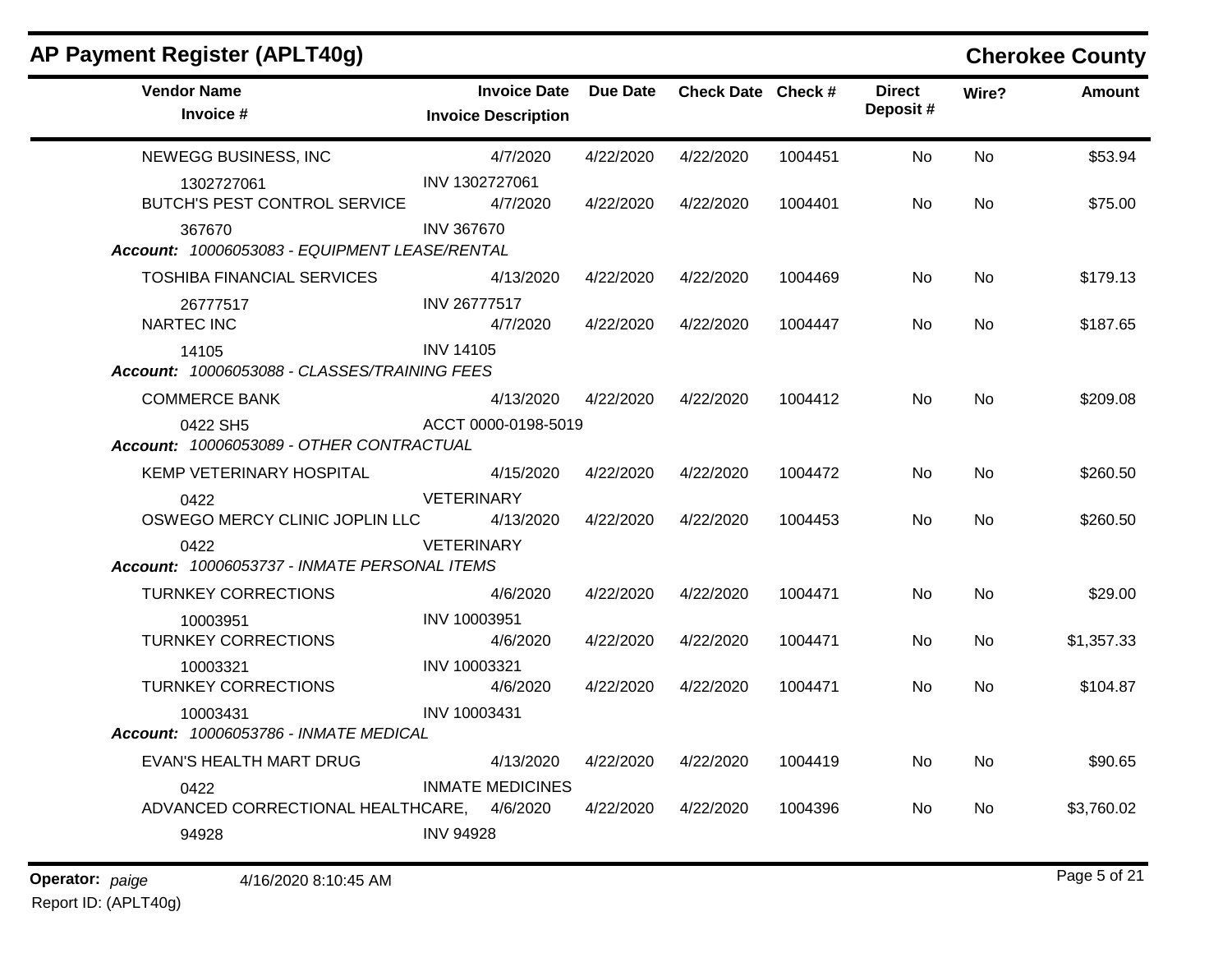|       |                                      | AP Payment Register (APLT40g)                                |                   |                                                   |                 |                    |         |                           |           | <b>Cherokee County</b> |
|-------|--------------------------------------|--------------------------------------------------------------|-------------------|---------------------------------------------------|-----------------|--------------------|---------|---------------------------|-----------|------------------------|
|       | <b>Vendor Name</b><br>Invoice #      |                                                              |                   | <b>Invoice Date</b><br><b>Invoice Description</b> | <b>Due Date</b> | Check Date Check # |         | <b>Direct</b><br>Deposit# | Wire?     | <b>Amount</b>          |
|       | <b>Subtotal for Department: 060:</b> |                                                              |                   |                                                   |                 |                    |         |                           |           |                        |
| Dept: | 070                                  | <b>DISTRICT COURT</b>                                        |                   |                                                   |                 |                    |         |                           |           | \$12,559.80            |
|       |                                      | Account: 10007053028 - COMPUTER SUPPLIES                     |                   |                                                   |                 |                    |         |                           |           |                        |
|       |                                      | ADVANTAGE COMPUTER ENTERPRISES IN                            |                   | 4/13/2020                                         | 4/22/2020       | 4/22/2020          | 1004397 | No.                       | <b>No</b> | \$656.50               |
|       | 76830                                | ADVANTAGE COMPUTER ENTERPRISES IN                            | <b>INV 76830</b>  | 4/13/2020                                         | 4/22/2020       | 4/22/2020          | 1004397 | No.                       | <b>No</b> | \$226.85               |
|       | 76761                                | <b>Account: 10007053029 - MISC SUPPLIES</b>                  | <b>INV 76761</b>  |                                                   |                 |                    |         |                           |           |                        |
|       |                                      | REDWOOD TOXICOLOGY LABORATORY                                |                   | 4/13/2020                                         | 4/22/2020       | 4/22/2020          | 1004459 | <b>No</b>                 | No        | \$0.50                 |
|       |                                      | 10904820202<br>Account: 10007053083 - EQUIPMENT LEASE/RENTAL |                   | INV 10904820202                                   |                 |                    |         |                           |           |                        |
|       | <b>CULLIGAN OF JOPLIN</b>            |                                                              |                   | 4/13/2020                                         | 4/22/2020       | 4/22/2020          | 1004416 | No.                       | <b>No</b> | \$19.50                |
|       | 164015<br><b>CULLIGAN OF JOPLIN</b>  |                                                              | <b>INV 164015</b> | 4/13/2020                                         | 4/22/2020       | 4/22/2020          | 1004416 | No.                       | <b>No</b> | \$12.40                |
|       | 163267                               |                                                              | <b>INV 163267</b> |                                                   |                 |                    |         |                           |           |                        |
|       | <b>Subtotal for Department: 070:</b> |                                                              |                   |                                                   |                 |                    |         |                           |           |                        |
|       |                                      |                                                              |                   |                                                   |                 |                    |         |                           |           | \$915.75               |
| Dept: | 080                                  | <b>COURTHOUSE</b>                                            |                   |                                                   |                 |                    |         |                           |           |                        |
|       |                                      | Account: 10008053029 - MISC SUPPLIES                         |                   |                                                   |                 |                    |         |                           |           |                        |
|       |                                      | QUILL CORPORATION                                            |                   | 4/13/2020                                         | 4/22/2020       | 4/22/2020          | 1004458 | No.                       | <b>No</b> | \$74.99                |
|       | 6085271                              | Account: 10008053040 - JANITORIAL SUPPLIES                   | INV 6085271       |                                                   |                 |                    |         |                           |           |                        |
|       |                                      | TRUE VALUE COLUMBUS                                          |                   | 4/2/2020                                          | 4/22/2020       | 4/22/2020          | 1004470 | No                        | No        | \$40.47                |
|       | B13800                               | SPRINGFIELD JANITOR SUPPLY                                   |                   | <b>TRANS B13800</b><br>4/3/2020                   | 4/22/2020       | 4/22/2020          | 1004466 | No.                       | <b>No</b> | \$51.50                |
|       | 625660 CH                            |                                                              | <b>INV 625660</b> |                                                   |                 |                    |         |                           |           |                        |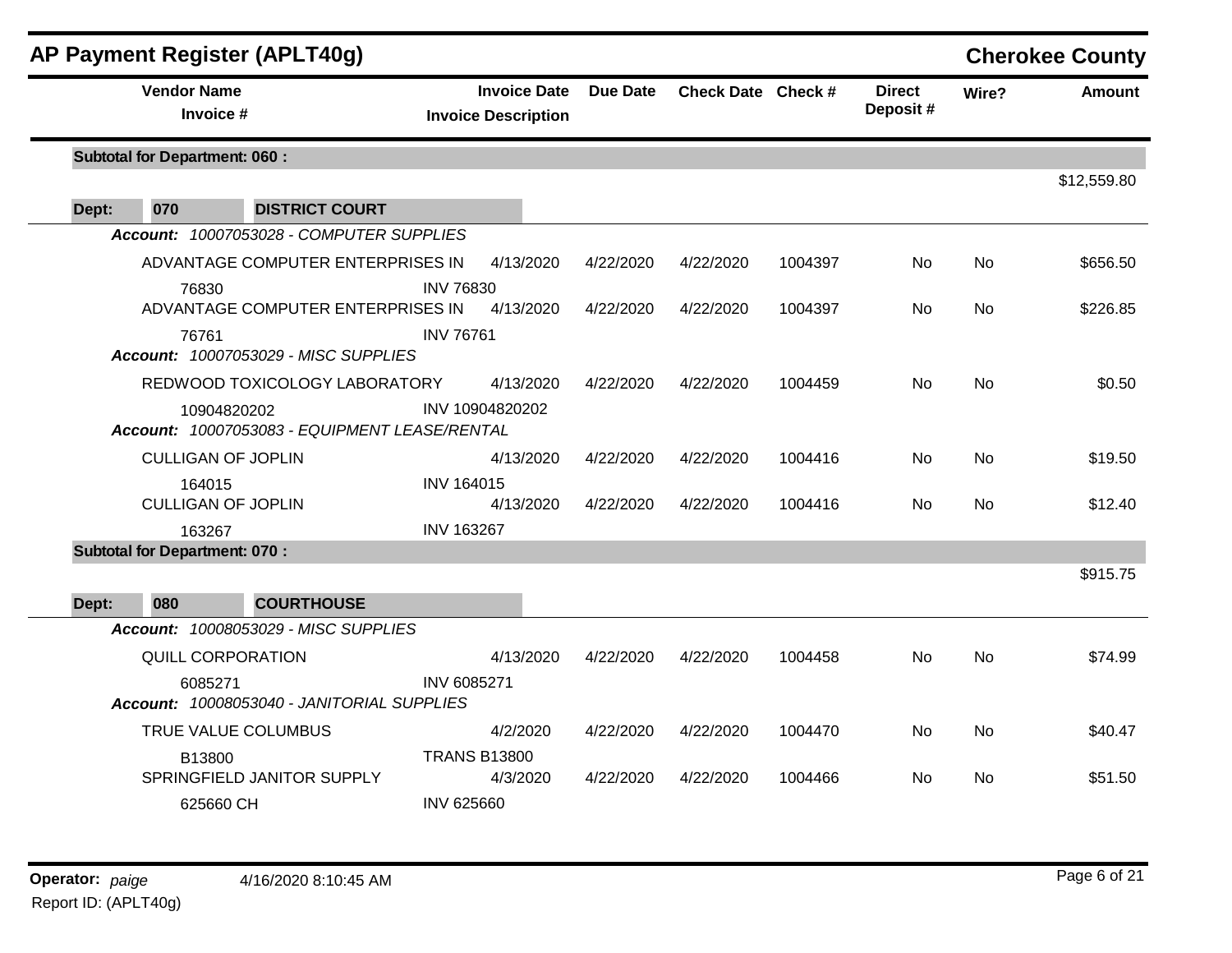| <b>AP Payment Register (APLT40g)</b>                          |                                                   |                 |                    |         |                           |       | <b>Cherokee County</b> |
|---------------------------------------------------------------|---------------------------------------------------|-----------------|--------------------|---------|---------------------------|-------|------------------------|
| <b>Vendor Name</b><br>Invoice #                               | <b>Invoice Date</b><br><b>Invoice Description</b> | <b>Due Date</b> | Check Date Check # |         | <b>Direct</b><br>Deposit# | Wire? | <b>Amount</b>          |
| TRUE VALUE COLUMBUS                                           | 4/3/2020                                          | 4/22/2020       | 4/22/2020          | 1004470 | No                        | No    | \$46.97                |
| A401635<br>Account: 10008053042 - BREAKROOM SUPPLIES          | <b>TRANS A401635</b>                              |                 |                    |         |                           |       |                        |
| <b>CULLIGAN OF JOPLIN</b>                                     | 4/1/2020                                          | 4/22/2020       | 4/22/2020          | 1004416 | No                        | No    | \$6.50                 |
| 164239<br><b>CULLIGAN OF JOPLIN</b>                           | INV 164239<br>4/1/2020                            | 4/22/2020       | 4/22/2020          | 1004416 | No                        | No    | \$32.00                |
| 163299<br>Account: 10008053072 - GAS, ELECTRIC, WATER         | <b>INV 163299</b>                                 |                 |                    |         |                           |       |                        |
| <b>KANSAS GAS SERVICE</b>                                     | 4/13/2020                                         | 4/22/2020       | 4/22/2020          | 1004432 | No.                       | No    | \$188.53               |
| 0422 CH<br>Account: 10008053080 - MAINTENANCE/BLDGS & GROUNDS | ACCT 510241094 1188724 27                         |                 |                    |         |                           |       |                        |
| TRUE VALUE COLUMBUS                                           | 4/7/2020                                          | 4/22/2020       | 4/22/2020          | 1004470 | No                        | No    | \$45.98                |
| A401998<br>QUALITY PEST CONTROL INC                           | <b>TRANS A401998</b><br>4/3/2020                  | 4/22/2020       | 4/22/2020          | 1004457 | No                        | No    | \$50.00                |
| 0422 CH<br>Account: 10008053089 - OTHER CONTRACTUAL           | <b>MONTHLY SPRAY</b>                              |                 |                    |         |                           |       |                        |
| <b>COMMERCE BANK</b>                                          | 4/14/2020                                         | 4/22/2020       | 4/22/2020          | 1004411 | No                        | No    | \$89.16                |
| 0422 CH                                                       | ACCT 8000-0009-9021                               |                 |                    |         |                           |       |                        |
| <b>CRAWFORD COUNTY CLERK</b>                                  | 4/3/2020                                          | 4/22/2020       | 4/22/2020          | 1004413 | No                        | No    | \$903.34               |
| 0422<br><b>FORENSIC MEDICAL</b>                               | <b>DISTRICT CORONER SALARY</b><br>4/13/2020       | 4/22/2020       | 4/22/2020          | 1004423 | No                        | No    | \$1,669.00             |
| 15128<br><b>Subtotal for Department: 080:</b>                 | <b>INV 15128</b>                                  |                 |                    |         |                           |       |                        |
|                                                               |                                                   |                 |                    |         |                           |       | \$3,198.44             |
| 090<br>Dept:                                                  | <b>EMERGENCY PREPAREDNESS</b>                     |                 |                    |         |                           |       |                        |
| Account: 10009053024 - OPER/REPAIR MACH & EQUIP               |                                                   |                 |                    |         |                           |       |                        |
| BLUE VALLEY PUBLIC SAFETY, INC                                | 4/13/2020                                         | 4/22/2020       | 4/22/2020          | 1004400 | No                        | No    | \$375.00               |
| 14756                                                         | <b>INV 14756</b>                                  |                 |                    |         |                           |       |                        |
| Account: 10009053028 - COMPUTER SUPPLIES                      |                                                   |                 |                    |         |                           |       |                        |
| <b>Operator:</b> paige<br>4/16/2020 8:10:45 AM                |                                                   |                 |                    |         |                           |       | Page 7 of 21           |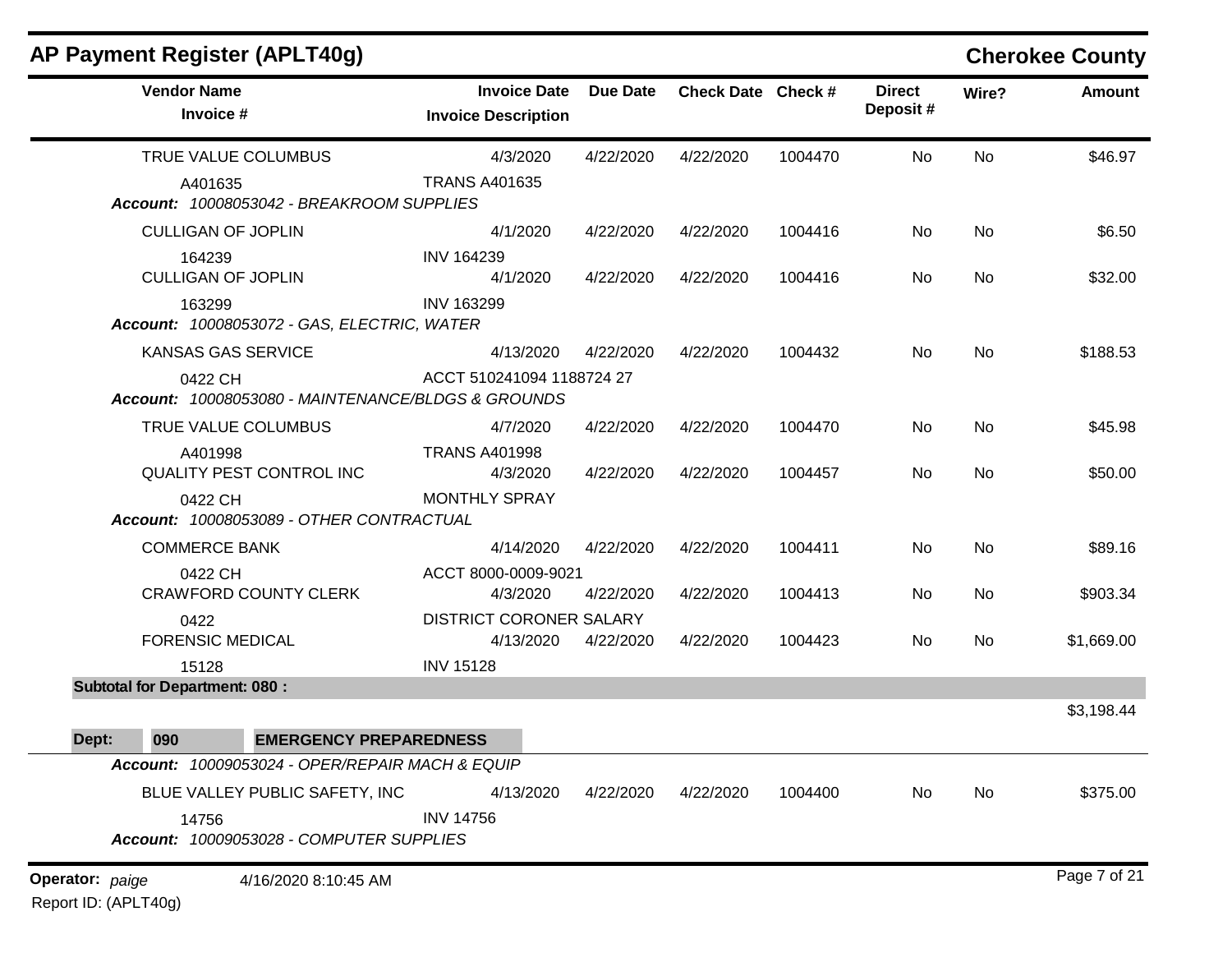| <b>AP Payment Register (APLT40g)</b>                   |                                                   |                 |                    |         |                           |           | <b>Cherokee County</b> |
|--------------------------------------------------------|---------------------------------------------------|-----------------|--------------------|---------|---------------------------|-----------|------------------------|
| <b>Vendor Name</b><br>Invoice #                        | <b>Invoice Date</b><br><b>Invoice Description</b> | <b>Due Date</b> | Check Date Check # |         | <b>Direct</b><br>Deposit# | Wire?     | <b>Amount</b>          |
| <b>KISSTECH</b>                                        | 4/3/2020                                          | 4/22/2020       | 4/22/2020          | 1004437 | No                        | No        | \$1,350.00             |
| 2339<br>Account: 10009053029 - MISC SUPPLIES           | <b>INV 2339</b>                                   |                 |                    |         |                           |           |                        |
| FARMERS COOPERATIVE ASSOCIATION                        | 4/3/2020                                          | 4/22/2020       | 4/22/2020          | 1004421 | No                        | <b>No</b> | \$180.00               |
| 271012<br>FARMERS COOPERATIVE ASSOCIATION              | <b>INV 271012</b><br>4/13/2020                    | 4/22/2020       | 4/22/2020          | 1004421 | No                        | <b>No</b> | \$120.00               |
| 271883<br><b>COMMERCE BANK</b>                         | <b>INV 271883</b><br>4/13/2020                    | 4/22/2020       | 4/22/2020          | 1004411 | No                        | No        | \$1,378.33             |
| 0422 EP<br>Account: 10009053072 - GAS, ELECTRIC, WATER | ACCT 0000-0088-8099                               |                 |                    |         |                           |           |                        |
| <b>EVERGY</b>                                          | 4/13/2020                                         | 4/22/2020       | 4/22/2020          | 1004420 | No                        | <b>No</b> | \$32.57                |
| 0422<br>HEARTLAND ELECTRIC COOPERATIVE INC             | ACCT 2457329745<br>4/3/2020                       | 4/22/2020       | 4/22/2020          | 1004426 | No                        | <b>No</b> | \$49.30                |
| 0408                                                   | ACCT 50891200                                     |                 |                    |         |                           |           |                        |
| <b>Subtotal for Department: 090:</b>                   |                                                   |                 |                    |         |                           |           |                        |
|                                                        |                                                   |                 |                    |         |                           |           | \$3,485.20             |
| 150<br><b>COMPUTER PROGRAMMING</b><br>Dept:            |                                                   |                 |                    |         |                           |           |                        |
| Account: 10015053089 - OTHER CONTRACTUAL               |                                                   |                 |                    |         |                           |           |                        |
| NEX-TECH                                               | 4/3/2020                                          | 4/22/2020       | 4/22/2020          | 1004452 | No                        | No        | \$2.50                 |
| 0408                                                   | ACCT 403167                                       |                 |                    |         |                           |           |                        |
| <b>STRONGHOLD DATA</b>                                 | 4/1/2020                                          | 4/22/2020       | 4/22/2020          | 1004467 | No                        | No        | \$4,760.00             |
| 32329                                                  | <b>INV 32329</b>                                  |                 |                    |         |                           |           |                        |
| <b>Subtotal for Department: 150:</b>                   |                                                   |                 |                    |         |                           |           | \$4,762.50             |
| Dept: 190 911 MAPPING                                  |                                                   |                 |                    |         |                           |           |                        |
| Account: 10019053029 - MISC SUPPLIES                   |                                                   |                 |                    |         |                           |           |                        |
|                                                        |                                                   |                 |                    |         |                           |           |                        |
| <b>COMMERCE BANK</b>                                   | 4/13/2020                                         | 4/22/2020       | 4/22/2020          | 1004411 | No                        | No        | \$11.72                |
| 0422 911                                               | ACCT 0000-0065-3725                               |                 |                    |         |                           |           |                        |
| Operator: paige<br>4/16/2020 8:10:45 AM                |                                                   |                 |                    |         |                           |           | Page 8 of 21           |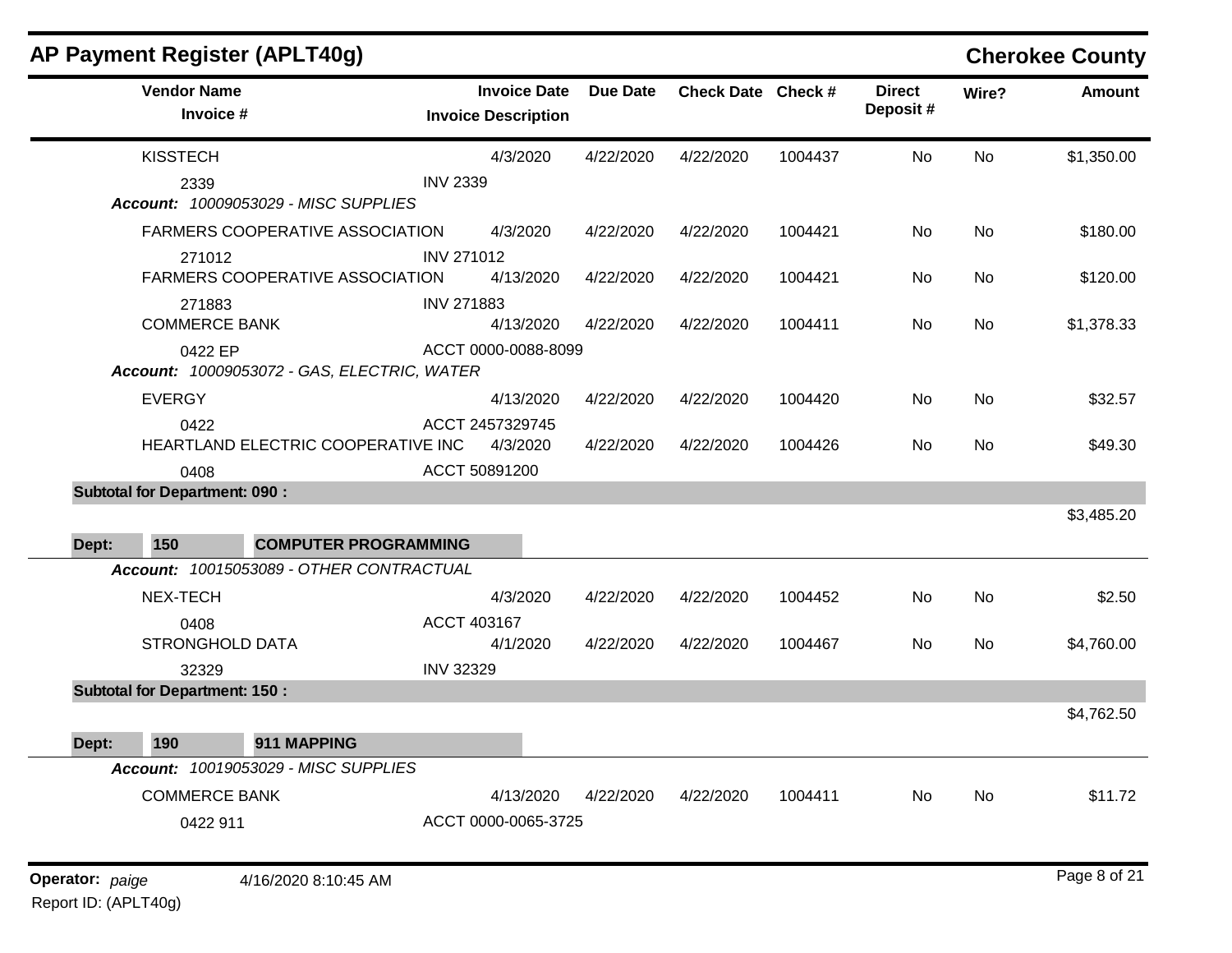|                 |                                      | <b>AP Payment Register (APLT40g)</b>        |                                                   |                 |                    |         |                           |       | <b>Cherokee County</b> |
|-----------------|--------------------------------------|---------------------------------------------|---------------------------------------------------|-----------------|--------------------|---------|---------------------------|-------|------------------------|
|                 | <b>Vendor Name</b><br>Invoice #      |                                             | <b>Invoice Date</b><br><b>Invoice Description</b> | <b>Due Date</b> | Check Date Check # |         | <b>Direct</b><br>Deposit# | Wire? | <b>Amount</b>          |
|                 | <b>Subtotal for Department: 190:</b> |                                             |                                                   |                 |                    |         |                           |       |                        |
| Dept:           | 210                                  | <b>GIS INFO HANDLING SYSTEM</b>             |                                                   |                 |                    |         |                           |       | \$11.72                |
|                 |                                      | Account: 10021053089 - OTHER CONTRACTUAL    |                                                   |                 |                    |         |                           |       |                        |
|                 | <b>RODNEY SANDERS</b>                |                                             | 4/6/2020                                          | 4/22/2020       | 4/22/2020          | 1004460 | No                        | No    | \$380.00               |
|                 | 20200305                             |                                             | INV 2020-03-05                                    |                 |                    |         |                           |       |                        |
|                 | <b>Subtotal for Department: 210:</b> |                                             |                                                   |                 |                    |         |                           |       |                        |
|                 |                                      |                                             |                                                   |                 |                    |         |                           |       | \$380.00               |
| Dept:           | 500                                  | <b>SOLID WASTE RECYCLING</b>                |                                                   |                 |                    |         |                           |       |                        |
|                 |                                      | Account: 10050053502 - SOLID WASTE EXPENSES |                                                   |                 |                    |         |                           |       |                        |
|                 |                                      | SOUTHEAST KANSAS RECYCLING, INC             | 4/2/2020                                          | 4/22/2020       | 4/22/2020          | 1004464 | <b>No</b>                 | No    | \$1,200.00             |
|                 | 3312021c                             |                                             | INV 3312021C                                      |                 |                    |         |                           |       |                        |
|                 | <b>Subtotal for Department: 500:</b> |                                             |                                                   |                 |                    |         |                           |       |                        |
|                 |                                      |                                             |                                                   |                 |                    |         |                           |       | \$1,200.00             |
|                 | <b>Subtotal for Fund: 100:</b>       |                                             |                                                   |                 |                    |         |                           |       |                        |
|                 |                                      |                                             |                                                   |                 |                    |         |                           |       | \$27,085.10            |
|                 |                                      |                                             |                                                   |                 |                    |         |                           |       |                        |
| 106<br>Fund:    |                                      | <b>CLERK TECHNOLOGY FUN</b>                 |                                                   |                 |                    |         |                           |       |                        |
| Dept:           | 000                                  | <b>NON-DEPARTMENTAL</b>                     |                                                   |                 |                    |         |                           |       |                        |
|                 |                                      | Account: 10600053028 - COMPUTER SUPPLIES    |                                                   |                 |                    |         |                           |       |                        |
|                 | <b>STRONGHOLD DATA</b>               |                                             | 4/7/2020                                          | 4/22/2020       | 4/22/2020          | 1004467 | <b>No</b>                 | No    | \$1,240.00             |
|                 | 32459                                |                                             | <b>INV 32459</b>                                  |                 |                    |         |                           |       |                        |
|                 | <b>Subtotal for Department: 000:</b> |                                             |                                                   |                 |                    |         |                           |       |                        |
|                 |                                      |                                             |                                                   |                 |                    |         |                           |       | \$1,240.00             |
|                 | <b>Subtotal for Fund: 106:</b>       |                                             |                                                   |                 |                    |         |                           |       |                        |
|                 |                                      |                                             |                                                   |                 |                    |         |                           |       | \$1,240.00             |
| 110<br>Fund:    |                                      | <b>ROAD AND BRIDGE</b>                      |                                                   |                 |                    |         |                           |       |                        |
|                 |                                      |                                             |                                                   |                 |                    |         |                           |       |                        |
| Operator: paige |                                      | 4/16/2020 8:10:45 AM                        |                                                   |                 |                    |         |                           |       | Page 9 of 21           |
|                 | Report ID: (APLT40g)                 |                                             |                                                   |                 |                    |         |                           |       |                        |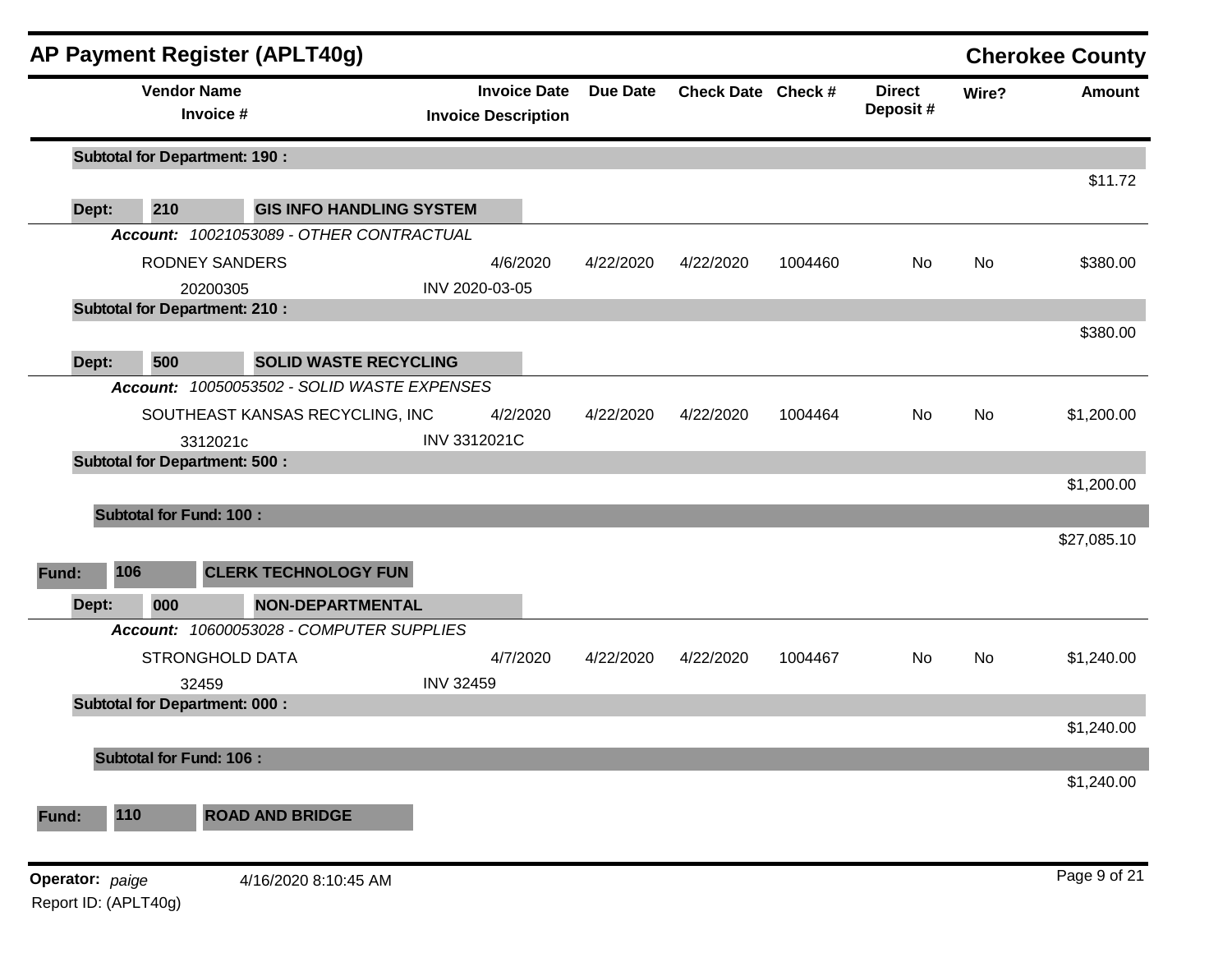|       |                                                | <b>AP Payment Register (APLT40g)</b>         |                                                   |           |                    |         |                           |           | <b>Cherokee County</b> |
|-------|------------------------------------------------|----------------------------------------------|---------------------------------------------------|-----------|--------------------|---------|---------------------------|-----------|------------------------|
|       | <b>Vendor Name</b><br>Invoice #                |                                              | <b>Invoice Date</b><br><b>Invoice Description</b> | Due Date  | Check Date Check # |         | <b>Direct</b><br>Deposit# | Wire?     | <b>Amount</b>          |
| Dept: | 000                                            | <b>NON-DEPARTMENTAL</b>                      |                                                   |           |                    |         |                           |           |                        |
|       |                                                | Account: 11000053031 - DIESEL FUEL           |                                                   |           |                    |         |                           |           |                        |
|       | MFA OIL - NEOSHO 1055                          |                                              | 4/1/2020                                          | 4/22/2020 | 4/22/2020          | 1004443 | No.                       | No        | \$374.83               |
|       | 1639413 HWY                                    |                                              | INV #1639413                                      |           |                    |         |                           |           |                        |
|       | MFA OIL - NEOSHO 1055                          |                                              | 4/3/2020                                          | 4/22/2020 | 4/22/2020          | 1004443 | No.                       | No        | \$292.89               |
|       | 1644091 HWY                                    |                                              | INV #1644091                                      |           |                    |         |                           |           |                        |
|       | MFA OIL - NEOSHO 1055                          |                                              | 4/1/2020                                          | 4/22/2020 | 4/22/2020          | 1004443 | No                        | No        | \$342.15               |
|       | 1639392 HWY<br>MFA OIL - NEOSHO 1055           |                                              | INV #1639392<br>4/9/2020                          | 4/22/2020 | 4/22/2020          | 1004443 | No.                       | <b>No</b> | \$906.28               |
|       | 1653873 HWY                                    |                                              | INV #1653873                                      |           |                    |         |                           |           |                        |
|       | MFA OIL - NEOSHO 1055                          |                                              | 4/3/2020                                          | 4/22/2020 | 4/22/2020          | 1004443 | No                        | No        | \$1,232.89             |
|       | 1643593 HWY                                    |                                              | INV #1643593                                      |           |                    |         |                           |           |                        |
|       | MFA OIL - NEOSHO 1055                          |                                              | 4/3/2020                                          | 4/22/2020 | 4/22/2020          | 1004443 | No                        | No        | \$365.31               |
|       | 1644094 HWY                                    |                                              | INV #1644094                                      |           |                    |         |                           |           |                        |
|       | MFA OIL - NEOSHO 1055                          |                                              | 4/3/2020                                          | 4/22/2020 | 4/22/2020          | 1004443 | No                        | No        | \$330.56               |
|       | 1644093 HWY<br>MFA OIL - NEOSHO 1055           |                                              | INV #1644093<br>4/7/2020                          | 4/22/2020 | 4/22/2020          | 1004443 | No.                       | No        | \$375.13               |
|       | 1649570 HWY                                    |                                              | INV #1649570                                      |           |                    |         |                           |           |                        |
|       |                                                | Account: 11000053032 - OIL/GREASE            |                                                   |           |                    |         |                           |           |                        |
|       | FROST OIL COMPANY                              |                                              | 3/30/2020                                         | 4/22/2020 | 4/22/2020          | 1004424 | No                        | No        | \$3,193.22             |
|       | 0205054-IN HWY<br>Account: 11000053033 - TIRES |                                              | INV # 0205054-IN                                  |           |                    |         |                           |           |                        |
|       |                                                | PURCELL TIRE & RUBBER COMPANY                | 3/31/2020                                         | 4/22/2020 | 4/22/2020          | 1004456 | <b>No</b>                 | No        | \$656.76               |
|       | 2637901 HWY                                    | Account: 11000053034 - ASPHALT               | INV #2637901                                      |           |                    |         |                           |           |                        |
|       |                                                | BLEVINS ASPHALT CONSTRUCTION CO INC 4/7/2020 |                                                   | 4/22/2020 | 4/22/2020          | 1004399 | No                        | No        | \$203.82               |
|       | 4395 HWY                                       |                                              | INV #4395                                         |           |                    |         |                           |           |                        |
|       |                                                | BLEVINS ASPHALT CONSTRUCTION CO INC          | 3/30/2020                                         | 4/22/2020 | 4/22/2020          | 1004399 | No                        | No        | \$150.89               |
|       | 4362 HWY                                       |                                              | INV #4362                                         |           |                    |         |                           |           |                        |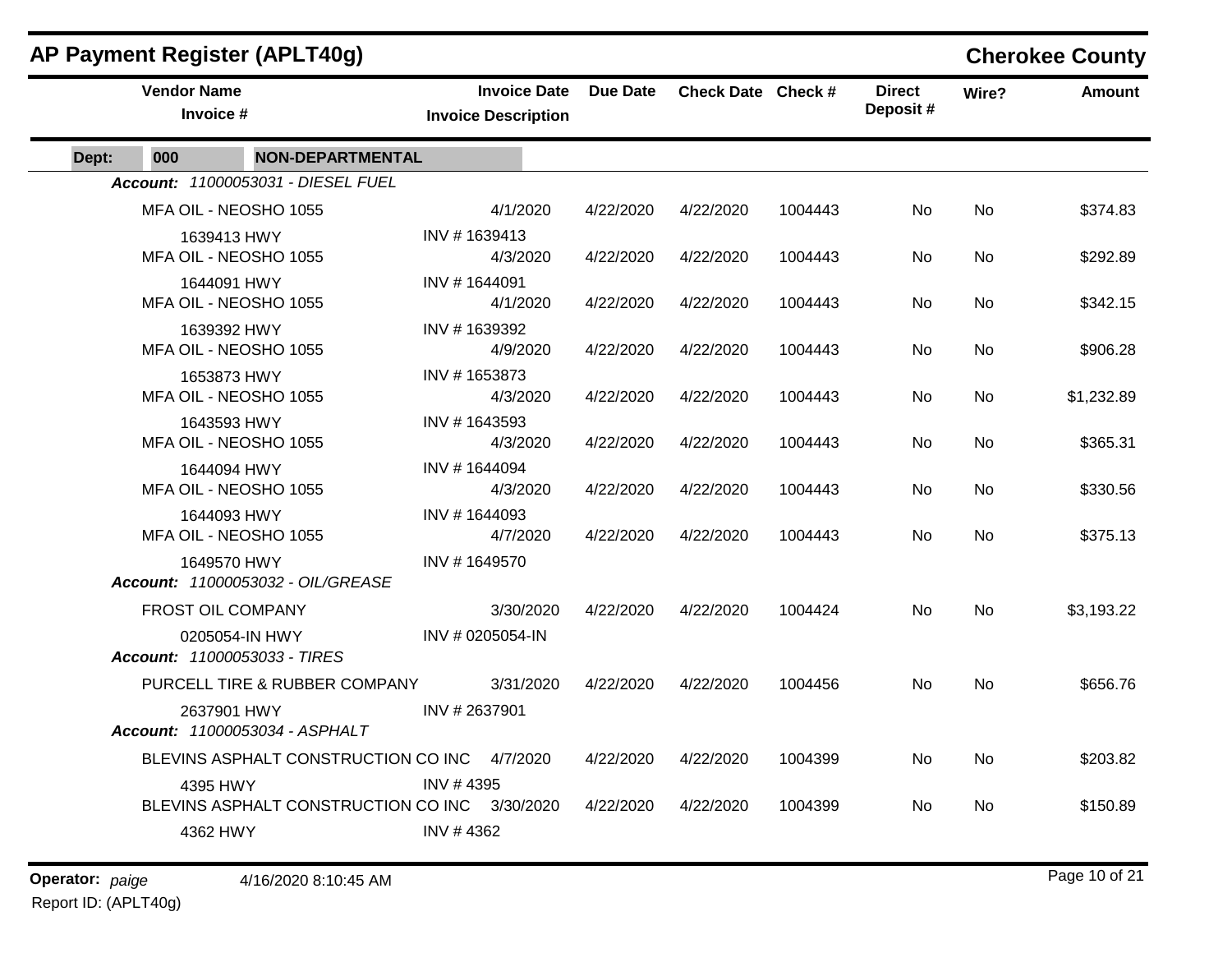| AP Payment Register (APLT40g)                                        |             |                                                   |           |                    |         |                           |           | <b>Cherokee County</b> |
|----------------------------------------------------------------------|-------------|---------------------------------------------------|-----------|--------------------|---------|---------------------------|-----------|------------------------|
| <b>Vendor Name</b><br>Invoice #                                      |             | <b>Invoice Date</b><br><b>Invoice Description</b> | Due Date  | Check Date Check # |         | <b>Direct</b><br>Deposit# | Wire?     | <b>Amount</b>          |
| BLEVINS ASPHALT CONSTRUCTION CO INC 4/1/2020                         |             |                                                   | 4/22/2020 | 4/22/2020          | 1004399 | No.                       | <b>No</b> | \$349.97               |
| 4369 HWY<br>BLEVINS ASPHALT CONSTRUCTION CO INC 4/8/2020             | INV #4369   |                                                   | 4/22/2020 | 4/22/2020          | 1004399 | No.                       | No.       | \$177.75               |
| 4407 HWY<br>Account: 11000053035 - ROCK                              | INV #4407   |                                                   |           |                    |         |                           |           |                        |
| MULBERRY LIMESTONE QUARRY CO                                         |             | 3/31/2020                                         | 4/22/2020 | 4/22/2020          | 1004445 | No.                       | <b>No</b> | \$42,611.64            |
| 24373 HWY<br>Account: 11000053037 - SIGNS/POSTS                      | INV # 24373 |                                                   |           |                    |         |                           |           |                        |
| NATIONAL SIGN CO INC                                                 |             | 3/30/2020                                         | 4/22/2020 | 4/22/2020          | 1004450 | No.                       | No.       | \$365.41               |
| IN-192997 HWY<br>Account: 11000053042 - BREAKROOM SUPPLIES           |             | INV # IN-192997                                   |           |                    |         |                           |           |                        |
| CLEAN THE UNIFORM CO JOPLIN                                          |             | 3/30/2020                                         | 4/22/2020 | 4/22/2020          | 1004408 | No                        | <b>No</b> | \$15.97                |
| 20130114 HWY<br>SAFETY FIRST SUPPLY CO LLC                           |             | INV # 20130114<br>4/1/2020                        | 4/22/2020 | 4/22/2020          | 1004461 | No.                       | <b>No</b> | \$126.25               |
| 20-40789 HWY<br>Account: 11000053074 - UTILITIES/TELEPHONE BILLS     |             | INV # 20-40789                                    |           |                    |         |                           |           |                        |
| KANSAS GAS SERVICE                                                   |             | 4/2/2020                                          | 4/22/2020 | 4/22/2020          | 1004432 | No                        | No.       | \$670.98               |
| 510148149119141118 HWY 7<br>COLUMBUS TELEPHONE COMPANY               |             | ACCT #510148149119141118<br>4/1/2020              | 4/22/2020 | 4/22/2020          | 1004410 | No                        | No        | \$225.56               |
| #2586 HWY 1<br>KANSAS GAS SERVICE                                    | ACCT # 2586 | 4/2/2020                                          | 4/22/2020 | 4/22/2020          | 1004432 | No.                       | No        | \$176.27               |
| 510738202155527000 HWY<br>Account: 11000053075 - DUES/SUBSCRIPTIONS  |             | ACCT #510738202155527000                          |           |                    |         |                           |           |                        |
| MERCY MAUDE NORTON HOSPITAL COLUM                                    |             | 4/1/2020                                          | 4/22/2020 | 4/22/2020          | 1004441 | No.                       | No.       | \$180.00               |
| <b>MERCY MAUDE HWY</b><br>Account: 11000053079 - MACHINERY/EQUIPMENT | ACCT#3196   |                                                   |           |                    |         |                           |           |                        |
| NATALINIS AUTOMOTIVE                                                 |             | 4/1/2020                                          | 4/22/2020 | 4/22/2020          | 1004449 | No.                       | No.       | \$134.86               |
| 731665 HWY                                                           | INV #731665 |                                                   |           |                    |         |                           |           |                        |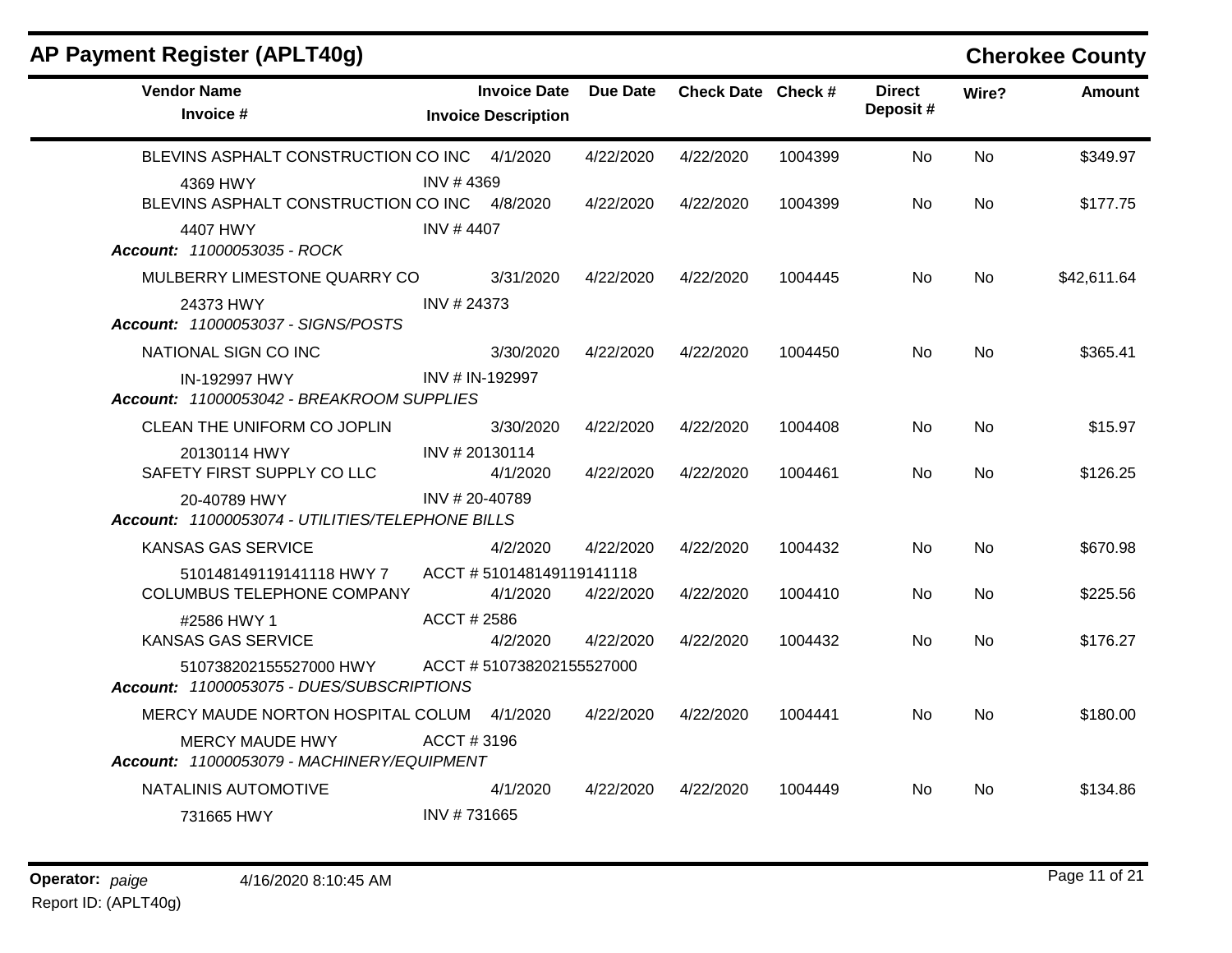| AP Payment Register (APLT40g)                             |                                                   |                 |                    |         |                           |           | <b>Cherokee County</b> |
|-----------------------------------------------------------|---------------------------------------------------|-----------------|--------------------|---------|---------------------------|-----------|------------------------|
| <b>Vendor Name</b><br>Invoice #                           | <b>Invoice Date</b><br><b>Invoice Description</b> | <b>Due Date</b> | Check Date Check # |         | <b>Direct</b><br>Deposit# | Wire?     | <b>Amount</b>          |
| JOPLIN FREIGHTLINER SALES INC                             | 4/2/2020                                          | 4/22/2020       | 4/22/2020          | 1004431 | <b>No</b>                 | <b>No</b> | \$67.01                |
| 58564206 HWY<br>NATALINIS AUTOMOTIVE                      | INV #58564206<br>4/9/2020                         | 4/22/2020       | 4/22/2020          | 1004448 | No                        | <b>No</b> | \$164.53               |
| 732436 HWY<br><b>MHC</b>                                  | INV #732436<br>4/1/2020                           | 4/22/2020       | 4/22/2020          | 1004444 | No                        | No.       | \$138.18               |
| 285600859444 HWY<br>JOHN FABICK TRACTOR CO                | INV #285600859444<br>4/8/2020                     | 4/22/2020       | 4/22/2020          | 1004430 | No                        | No        | \$687.03               |
| PIJO0386912 HWY<br><b>FARMERS COOPERATIVE ASSOCIATION</b> | PIJO0386912<br>4/1/2020                           | 4/22/2020       | 4/22/2020          | 1004421 | No                        | No        | \$59.99                |
| 271840 HWY<br><b>KEVIN BACK</b>                           | INV #271840<br>3/12/2020                          | 4/22/2020       | 4/22/2020          | 1004435 | No                        | No        | \$450.00               |
| 439049 HWY<br>JOHN FABICK TRACTOR CO                      | INV #439049<br>4/6/2020                           | 4/22/2020       | 4/22/2020          | 1004430 | No                        | No.       | \$9.58                 |
| PIJO0386717 HWY<br>JOHN FABICK TRACTOR CO                 | INV # PIJO0386717<br>4/6/2020                     | 4/22/2020       | 4/22/2020          | 1004430 | No                        | No        | \$109.62               |
| PIJO0386716 HWY<br>JOHN FABICK TRACTOR CO                 | INV # PIJ0386716<br>4/6/2020                      | 4/22/2020       | 4/22/2020          | 1004430 | No                        | <b>No</b> | \$19.02                |
| PIJO0386715 HWY<br><b>KMI METALS</b>                      | INV # PIJO0386715<br>4/1/2020                     | 4/22/2020       | 4/22/2020          | 1004438 | No                        | No        | \$29.60                |
| 64006 HWY<br>LAMBERT TRACTOR & MACHINERY SALES            | INV # 64006<br>4/3/2020                           | 4/22/2020       | 4/22/2020          | 1004439 | No                        | <b>No</b> | \$57.98                |
| 4-3-2020 HWY<br>NATALINIS AUTOMOTIVE                      | <b>BUSHING, AIR FILTER</b><br>4/8/2020            | 4/22/2020       | 4/22/2020          | 1004448 | No                        | <b>No</b> | \$49.93                |
| 732307 HWY<br>NATALINIS AUTOMOTIVE                        | INV #732307<br>4/9/2020                           | 4/22/2020       | 4/22/2020          | 1004448 | No                        | <b>No</b> | \$1.96                 |
| 732499 HWY<br>NATALINIS AUTOMOTIVE                        | INV #732499<br>4/7/2020                           | 4/22/2020       | 4/22/2020          | 1004449 | No                        | No        | (\$37.99)              |
| 732174 HWY<br>NATALINIS AUTOMOTIVE                        | INV #732174<br>4/2/2020                           | 4/22/2020       | 4/22/2020          | 1004449 | No                        | No        | \$50.01                |
| 731792 HWY                                                | INV #731792                                       |                 |                    |         |                           |           |                        |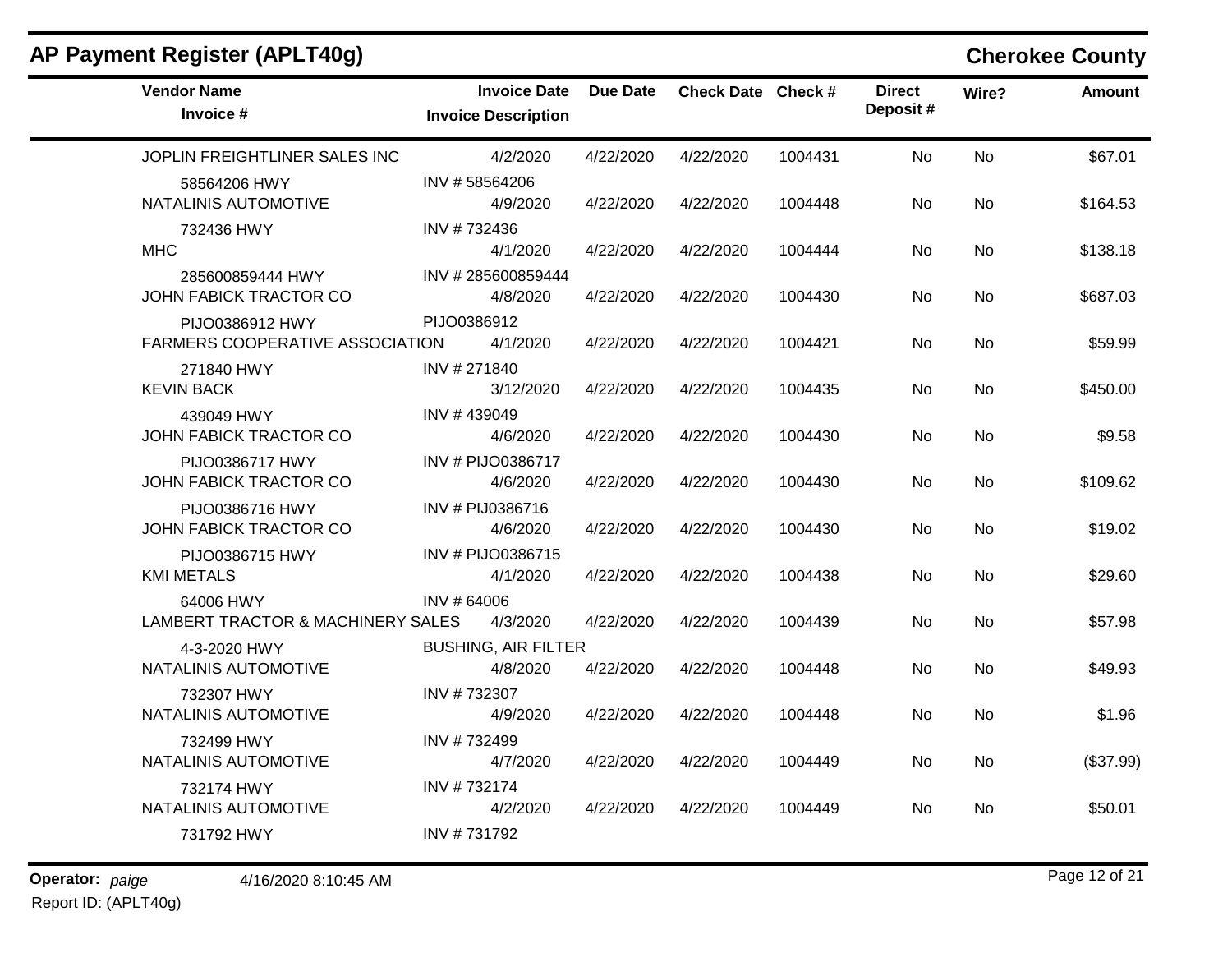| AP Payment Register (APLT40g)                   |                                                   |           |                    |         |                           |           | <b>Cherokee County</b> |
|-------------------------------------------------|---------------------------------------------------|-----------|--------------------|---------|---------------------------|-----------|------------------------|
| <b>Vendor Name</b><br>Invoice #                 | <b>Invoice Date</b><br><b>Invoice Description</b> | Due Date  | Check Date Check # |         | <b>Direct</b><br>Deposit# | Wire?     | <b>Amount</b>          |
| NATALINIS AUTOMOTIVE                            | 3/31/2020                                         | 4/22/2020 | 4/22/2020          | 1004449 | No                        | No        | \$11.33                |
| 731493 HWY<br>NATALINIS AUTOMOTIVE              | INV #731493<br>4/2/2020                           | 4/22/2020 | 4/22/2020          | 1004449 | No                        | <b>No</b> | \$7.91                 |
| 731738 HWY<br>JOHN FABICK TRACTOR CO            | INV #731738<br>4/6/2020                           | 4/22/2020 | 4/22/2020          | 1004430 | No                        | No        | \$4.79                 |
| PIJO0386718 HWY<br>NATALINIS AUTOMOTIVE         | INV # PIJO0386718<br>4/2/2020                     | 4/22/2020 | 4/22/2020          | 1004449 | No                        | No        | \$125.25               |
| 731790 HWY<br><b>FLEETPRIDE</b>                 | INV #731790<br>4/1/2020                           | 4/22/2020 | 4/22/2020          | 1004422 | No                        | No        | \$68.62                |
| 48943757 HWY<br><b>FLEETPRIDE</b>               | INV #48943757<br>3/25/2020                        | 4/22/2020 | 4/22/2020          | 1004422 | No                        | No        | \$157.42               |
| 48537062 HWY<br><b>FLEETPRIDE</b>               | INV #48537062<br>4/6/2020                         | 4/22/2020 | 4/22/2020          | 1004422 | No                        | No        | \$348.78               |
| 49253209 HWY<br>FARMERS COOPERATIVE ASSOCIATION | INV #49253209<br>4/2/2020                         | 4/22/2020 | 4/22/2020          | 1004421 | No                        | <b>No</b> | \$13.57                |
| 271889 HWY<br><b>FLEETPRIDE</b>                 | INV # 271889<br>3/30/2020                         | 4/22/2020 | 4/22/2020          | 1004422 | No                        | <b>No</b> | \$202.50               |
| 48838944 HWY<br>NATALINIS AUTOMOTIVE            | INV #48838944<br>4/1/2020                         | 4/22/2020 | 4/22/2020          | 1004449 | No                        | No        | \$1.60                 |
| 731581 HWY<br><b>KIRKLAND</b>                   | INV #731581<br>4/1/2020                           | 4/22/2020 | 4/22/2020          | 1004436 | No                        | No        | \$20.00                |
| 372244 HWY<br>NATALINIS AUTOMOTIVE              | INV #372244<br>4/2/2020                           | 4/22/2020 | 4/22/2020          | 1004449 | No                        | No.       | \$21.99                |
| 731783 HWY<br>NATALINIS AUTOMOTIVE              | INV #731783<br>3/31/2020                          | 4/22/2020 | 4/22/2020          | 1004449 | No                        | No        | \$748.43               |
| 731469 HWY<br>NATALINIS AUTOMOTIVE              | INV #731469<br>3/31/2020                          | 4/22/2020 | 4/22/2020          | 1004449 | No                        | No        | \$3.06                 |
| 731508 HWY<br><b>HERITAGE TRACTOR</b>           | INV #731508<br>4/6/2020                           | 4/22/2020 | 4/22/2020          | 1004428 | No                        | No        | \$57.39                |
| 10665661 HWY                                    | INV #10665661                                     |           |                    |         |                           |           |                        |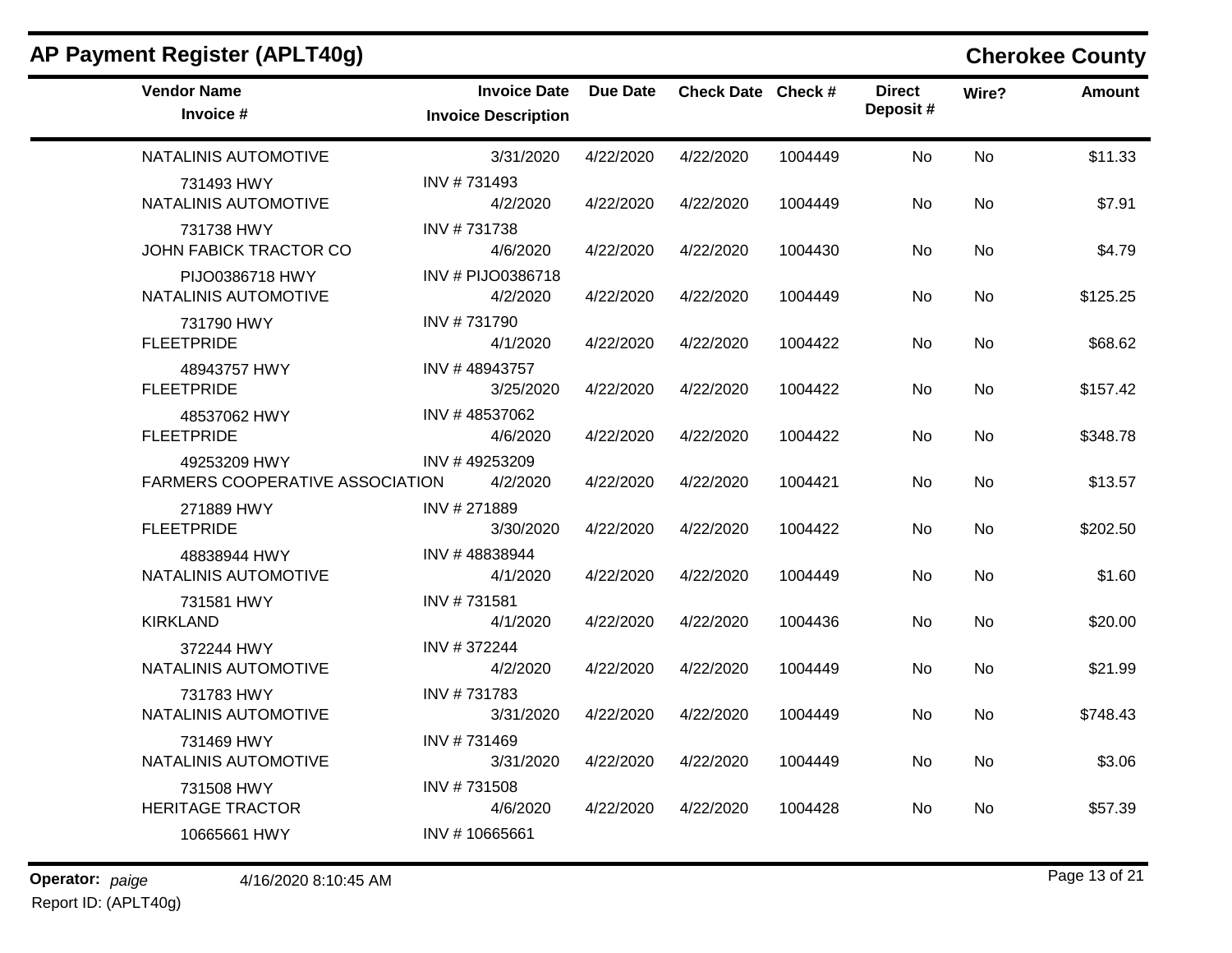| AP Payment Register (APLT40g)                                  |                                                   |                 |                    |         |                           |           | <b>Cherokee County</b> |
|----------------------------------------------------------------|---------------------------------------------------|-----------------|--------------------|---------|---------------------------|-----------|------------------------|
| <b>Vendor Name</b><br>Invoice #                                | <b>Invoice Date</b><br><b>Invoice Description</b> | <b>Due Date</b> | Check Date Check # |         | <b>Direct</b><br>Deposit# | Wire?     | <b>Amount</b>          |
| NATALINIS AUTOMOTIVE                                           | 4/3/2020                                          | 4/22/2020       | 4/22/2020          | 1004448 | <b>No</b>                 | <b>No</b> | \$59.76                |
| 731841 HWY<br>NATALINIS AUTOMOTIVE                             | INV #731841<br>4/8/2020                           | 4/22/2020       | 4/22/2020          | 1004448 | No                        | No        | \$6.30                 |
| 732302 HWY<br><b>JOHN FABICK TRACTOR CO</b>                    | INV #732302<br>4/6/2020                           | 4/22/2020       | 4/22/2020          | 1004430 | No                        | No        | \$11.28                |
| PIJO0386719 HWY<br>NATALINIS AUTOMOTIVE                        | INV # PIJO0386719<br>4/3/2020                     | 4/22/2020       | 4/22/2020          | 1004449 | No                        | No        | \$8.20                 |
| 731835 HWY<br>NATALINIS AUTOMOTIVE                             | INV #731835<br>4/3/2020                           | 4/22/2020       | 4/22/2020          | 1004448 | No                        | No        | \$5.30                 |
| 731894 HWY<br>NATALINIS AUTOMOTIVE                             | INV #731894<br>4/6/2020                           | 4/22/2020       | 4/22/2020          | 1004448 | No.                       | No        | \$71.04                |
| 732014 HWY<br><b>HOLLAND ALIGNMENT</b>                         | INV #732014<br>4/2/2020                           | 4/22/2020       | 4/22/2020          | 1004429 | <b>No</b>                 | No        | \$160.95               |
| 186631 HWY<br>JOPLIN FREIGHTLINER SALES INC                    | INV #186631<br>4/8/2020                           | 4/22/2020       | 4/22/2020          | 1004431 | <b>No</b>                 | No        | \$173.20               |
| 58606206 HWY<br>NATALINIS AUTOMOTIVE                           | INV #58606206<br>4/6/2020                         | 4/22/2020       | 4/22/2020          | 1004448 | <b>No</b>                 | No        | \$3.98                 |
| 732076 HWY<br>NATALINIS AUTOMOTIVE                             | INV #732076<br>4/8/2020                           | 4/22/2020       | 4/22/2020          | 1004448 | <b>No</b>                 | <b>No</b> | \$23.60                |
| 732101 HWY<br>NATALINIS AUTOMOTIVE                             | INV #732101<br>4/7/2020                           | 4/22/2020       | 4/22/2020          | 1004448 | No                        | <b>No</b> | \$10.66                |
| 732218 HWY<br><b>HERITAGE TRACTOR</b>                          | 732218<br>4/8/2020                                | 4/22/2020       | 4/22/2020          | 1004428 | No                        | No        | \$254.31               |
| 10669638 HWY<br>JOPLIN FREIGHTLINER SALES INC                  | INV #10669638<br>4/9/2020                         | 4/22/2020       | 4/22/2020          | 1004431 | No                        | No        | \$54.71                |
| 58606606 HWY<br>MUNICIPAL INDUSTRIAL SUPPLY                    | INV #58606606<br>4/2/2020                         | 4/22/2020       | 4/22/2020          | 1004446 | No.                       | No        | \$196.88               |
| 3097 HWY<br>Account: 11000053080 - MAINTENANCE/BLDGS & GROUNDS | INV #3097                                         |                 |                    |         |                           |           |                        |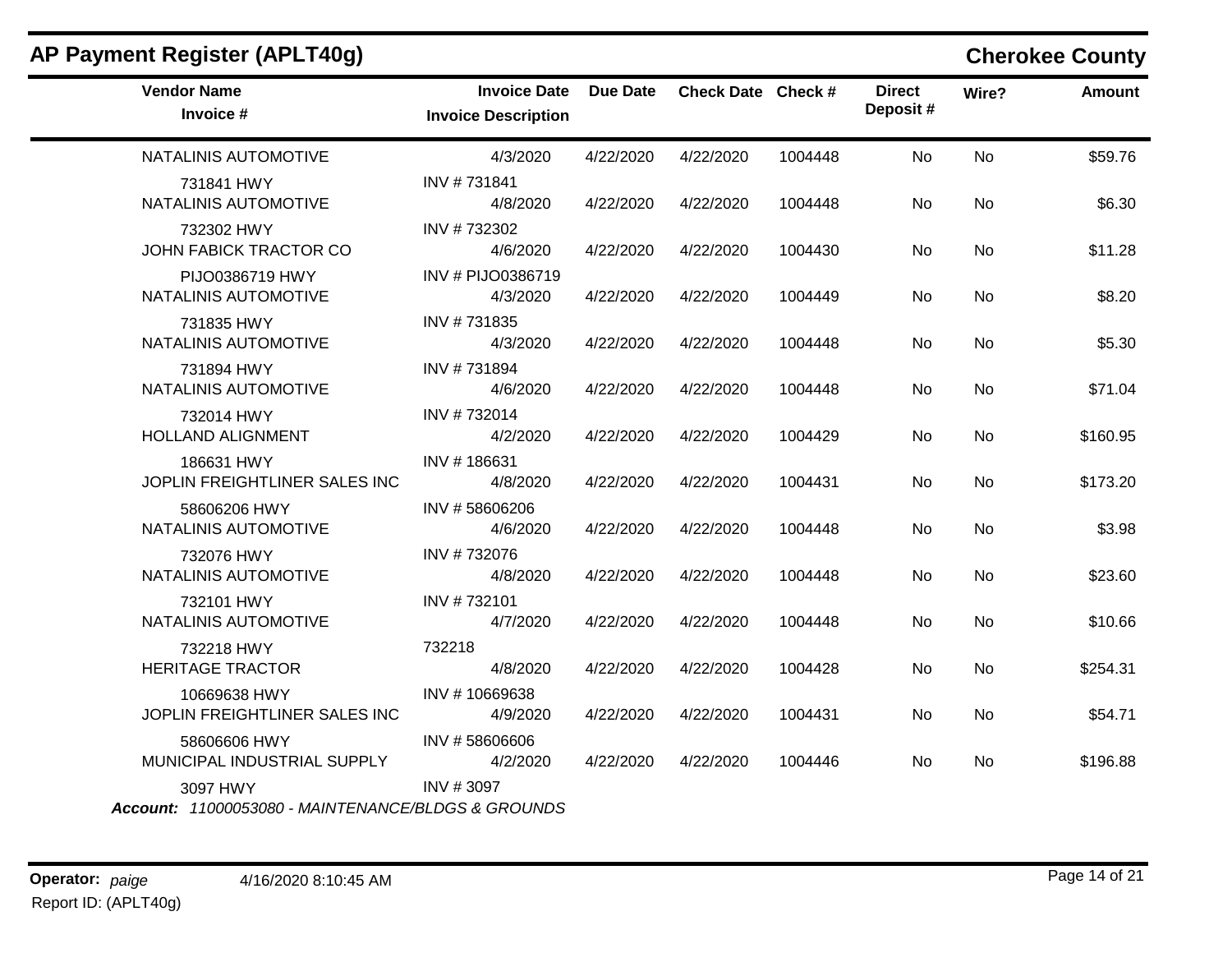|       |     | AP Payment Register (APLT40g)                                                       |                                                   |           |                    |         |                           |           | <b>Cherokee County</b> |
|-------|-----|-------------------------------------------------------------------------------------|---------------------------------------------------|-----------|--------------------|---------|---------------------------|-----------|------------------------|
|       |     | <b>Vendor Name</b><br>Invoice #                                                     | <b>Invoice Date</b><br><b>Invoice Description</b> | Due Date  | Check Date Check # |         | <b>Direct</b><br>Deposit# | Wire?     | <b>Amount</b>          |
|       |     | CLEAN THE UNIFORM CO JOPLIN<br>20131222 HWY<br><b>Subtotal for Department: 000:</b> | 4/6/2020<br>INV # 20131222                        | 4/22/2020 | 4/22/2020          | 1004408 | <b>No</b>                 | <b>No</b> | \$40.22                |
|       |     |                                                                                     |                                                   |           |                    |         |                           |           | \$58,188.87            |
|       |     | <b>Subtotal for Fund: 110:</b>                                                      |                                                   |           |                    |         |                           |           |                        |
| Fund: | 130 | <b>NOXIOUS WEED</b>                                                                 |                                                   |           |                    |         |                           |           | \$58,188.87            |
| Dept: | 000 | <b>NON-DEPARTMENTAL</b>                                                             |                                                   |           |                    |         |                           |           |                        |
|       |     | Account: 13000053077 - HOTEL RENTALS                                                |                                                   |           |                    |         |                           |           |                        |
|       |     | <b>COMMERCE BANK</b>                                                                | 4/13/2020                                         | 4/22/2020 | 4/22/2020          | 1004411 | No                        | <b>No</b> | \$197.16               |
|       |     | 0422<br><b>Subtotal for Department: 000:</b>                                        | ACCT 0000-6648-3165                               |           |                    |         |                           |           |                        |
|       |     |                                                                                     |                                                   |           |                    |         |                           |           | \$197.16               |
|       |     | <b>Subtotal for Fund: 130:</b>                                                      |                                                   |           |                    |         |                           |           |                        |
|       |     |                                                                                     |                                                   |           |                    |         |                           |           | \$197.16               |
| Fund: | 140 | <b>HEALTH</b>                                                                       |                                                   |           |                    |         |                           |           |                        |
| Dept: | 000 | <b>NON-DEPARTMENTAL</b>                                                             |                                                   |           |                    |         |                           |           |                        |
|       |     | Account: 14000053021 - PRINTING/OFFICE SUPPLIES                                     |                                                   |           |                    |         |                           |           |                        |
|       |     | MCCARTY'S                                                                           | 4/13/2020                                         | 4/22/2020 | 4/22/2020          | 1004440 | No                        | No        | \$84.99                |
|       |     | P77120-00<br>MCCARTY'S                                                              | INV P77120-00<br>4/3/2020                         | 4/22/2020 | 4/22/2020          | 1004440 | No.                       | No.       | \$85.64                |
|       |     | P7693700<br>Account: 14000053072 - GAS, ELECTRIC, WATER/PHONE                       | <b>INV P7693700</b>                               |           |                    |         |                           |           |                        |
|       |     | KANSAS GAS SERVICE                                                                  | 4/3/2020                                          | 4/22/2020 | 4/22/2020          | 1004432 | No                        | No        | \$101.02               |
|       |     | 0422 HE<br>Account: 14000053076 - PROFESSIONAL SERVICES                             | ACCT 510080477 1188672 27                         |           |                    |         |                           |           |                        |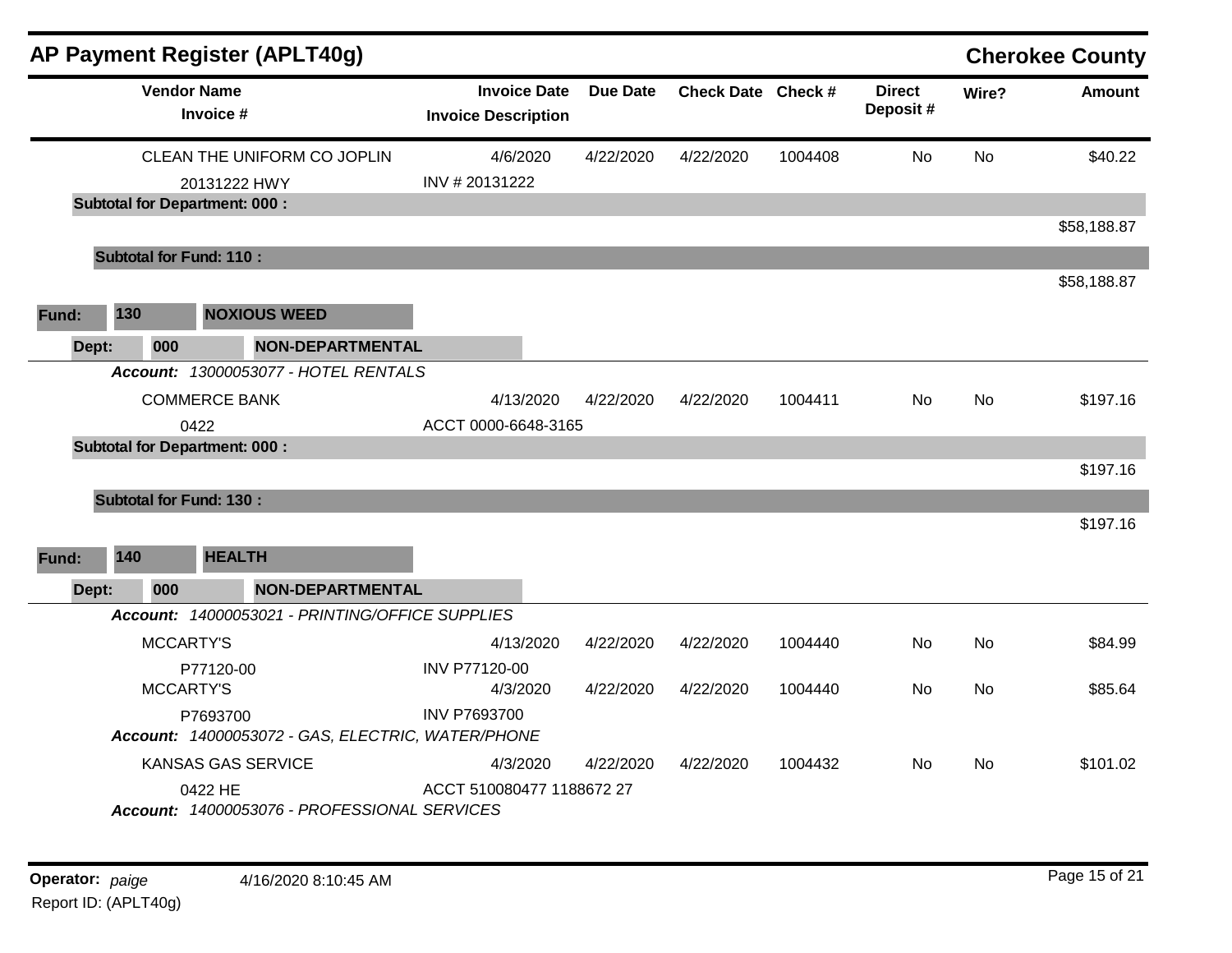|       |                                      | AP Payment Register (APLT40g)               |                            |                     |           |                    |         |                           |           | <b>Cherokee County</b> |
|-------|--------------------------------------|---------------------------------------------|----------------------------|---------------------|-----------|--------------------|---------|---------------------------|-----------|------------------------|
|       | <b>Vendor Name</b><br>Invoice #      |                                             | <b>Invoice Description</b> | <b>Invoice Date</b> | Due Date  | Check Date Check # |         | <b>Direct</b><br>Deposit# | Wire?     | <b>Amount</b>          |
|       | <b>CDL ELECTRIC</b>                  |                                             |                            | 4/3/2020            | 4/22/2020 | 4/22/2020          | 1004402 | <b>No</b>                 | <b>No</b> | \$247.08               |
|       | W244444                              | CRAW-KAN TELEPHONE COOPERATIVE INC 4/3/2020 | <b>INV W24444</b>          |                     | 4/22/2020 | 4/22/2020          | 1004415 | No.                       | No        | \$21.25                |
|       | 0422 HE                              | <b>QUALITY PEST CONTROL INC</b>             | ACCT 129793                | 4/3/2020            | 4/22/2020 | 4/22/2020          | 1004457 | No                        | No        | \$50.00                |
|       | 0422                                 | Account: 14000053087 - BUILDING RENTAL      | <b>MONTHLY SPRAY</b>       |                     |           |                    |         |                           |           |                        |
|       | <b>CITY OF GALENA</b>                |                                             |                            | 4/13/2020           | 4/22/2020 | 4/22/2020          | 1004407 | No                        | <b>No</b> | \$10.00                |
|       | 0422 HE                              | <b>CITY OF BAXTER SPRINGS</b>               | <b>BUILDING RENTAL</b>     | 4/13/2020           | 4/22/2020 | 4/22/2020          | 1004406 | No.                       | <b>No</b> | \$20.00                |
|       | 0422                                 | Account: 14000053182 - CONTRACTS            | <b>BUILDING RENTAL</b>     |                     |           |                    |         |                           |           |                        |
|       |                                      | CRAWFORD COUNTY HEALTH DEPT                 |                            | 4/6/2020            | 4/22/2020 | 4/22/2020          | 1004414 | No                        | No        | \$128.00               |
|       | 0422                                 |                                             | <b>CONTRACTED SERVICES</b> |                     |           |                    |         |                           |           |                        |
|       | <b>Subtotal for Department: 000:</b> |                                             |                            |                     |           |                    |         |                           |           | \$747.98               |
|       | <b>Subtotal for Fund: 140:</b>       |                                             |                            |                     |           |                    |         |                           |           |                        |
|       |                                      |                                             |                            |                     |           |                    |         |                           |           | \$747.98               |
| Fund: | 190                                  | <b>SPECIAL BRIDGE BUILDIN</b>               |                            |                     |           |                    |         |                           |           |                        |
| Dept: | 000                                  | <b>NON-DEPARTMENTAL</b>                     |                            |                     |           |                    |         |                           |           |                        |
|       |                                      | Account: 19000053089 - OTHER CONTRACTUAL    |                            |                     |           |                    |         |                           |           |                        |
|       | <b>KDHE</b>                          |                                             |                            | 4/13/2020           | 4/22/2020 | 4/22/2020          | 1004434 | No                        | No        | \$120.00               |
|       |                                      | 11 C-4882-01 BRIDGE 2                       | 11 C-4882-01               |                     |           |                    |         |                           |           |                        |
|       | <b>Subtotal for Department: 000:</b> |                                             |                            |                     |           |                    |         |                           |           |                        |
|       |                                      |                                             |                            |                     |           |                    |         |                           |           | \$120.00               |
|       | <b>Subtotal for Fund: 190:</b>       |                                             |                            |                     |           |                    |         |                           |           |                        |
|       |                                      |                                             |                            |                     |           |                    |         |                           |           | \$120.00               |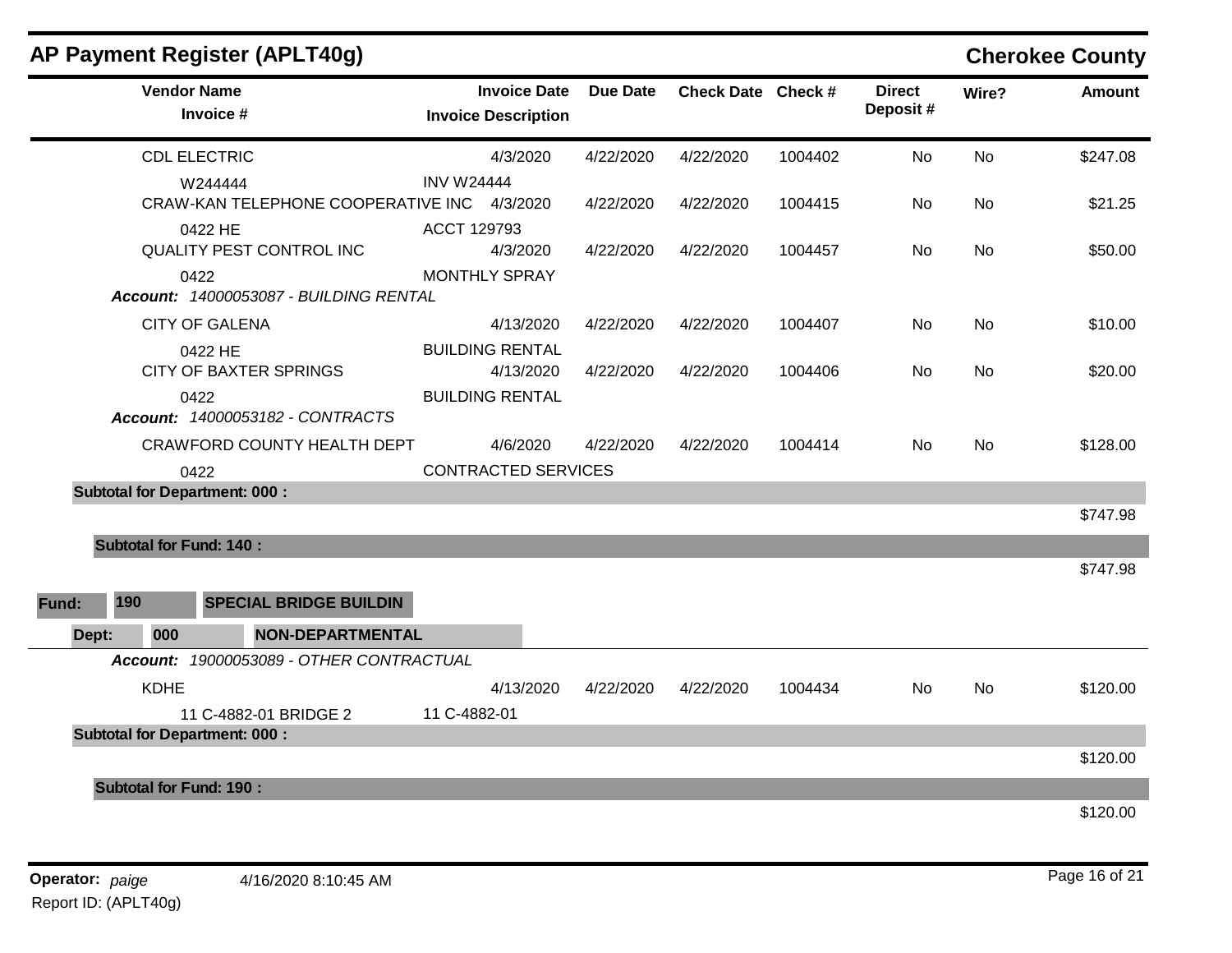|       |                                | <b>AP Payment Register (APLT40g)</b>         |                                                   |                 |                    |         |                           |       | <b>Cherokee County</b> |
|-------|--------------------------------|----------------------------------------------|---------------------------------------------------|-----------------|--------------------|---------|---------------------------|-------|------------------------|
|       | <b>Vendor Name</b>             | Invoice #                                    | <b>Invoice Date</b><br><b>Invoice Description</b> | <b>Due Date</b> | Check Date Check # |         | <b>Direct</b><br>Deposit# | Wire? | <b>Amount</b>          |
| Fund: | 224                            | <b>CHEROKEE COUNTY 911</b>                   |                                                   |                 |                    |         |                           |       |                        |
| Dept: | 000                            | <b>NON-DEPARTMENTAL</b>                      |                                                   |                 |                    |         |                           |       |                        |
|       |                                | Account: 22400053300 - MISC PAID OUT         |                                                   |                 |                    |         |                           |       |                        |
|       |                                | <b>CENTURYLINK</b>                           | 4/3/2020                                          | 4/22/2020       | 4/22/2020          | 1004404 | No                        | No    | \$476.00               |
|       |                                | 0422                                         | ACCT 313409961                                    |                 |                    |         |                           |       |                        |
|       |                                | CRAW-KAN TELEPHONE COOPERATIVE INC 4/2/2020  |                                                   | 4/22/2020       | 4/22/2020          | 1004415 | No                        | No    | \$98.00                |
|       |                                | 0422                                         | INV 1818SZ10901.046                               |                 |                    |         |                           |       |                        |
|       |                                | <b>Subtotal for Department: 000:</b>         |                                                   |                 |                    |         |                           |       |                        |
|       |                                |                                              |                                                   |                 |                    |         |                           |       | \$574.00               |
|       | <b>Subtotal for Fund: 224:</b> |                                              |                                                   |                 |                    |         |                           |       |                        |
|       |                                |                                              |                                                   |                 |                    |         |                           |       | \$574.00               |
| Fund: | 230                            | <b>APPRAISER COSTS</b>                       |                                                   |                 |                    |         |                           |       |                        |
| Dept: | 000                            | <b>NON-DEPARTMENTAL</b>                      |                                                   |                 |                    |         |                           |       |                        |
|       |                                | Account: 23000053023 - EMPLOYEE FOOD/MEALS   |                                                   |                 |                    |         |                           |       |                        |
|       |                                | <b>COMMERCE BANK</b>                         | 4/13/2020                                         | 4/22/2020       | 4/22/2020          | 1004411 | No                        | No    | \$116.63               |
|       |                                | 0422 AP                                      | ACCT 0000-8660-5508                               |                 |                    |         |                           |       |                        |
|       |                                | Account: 23000053025 - PARTS/VEHICLE REPAIRS |                                                   |                 |                    |         |                           |       |                        |
|       |                                | <b>COMMERCE BANK</b>                         | 4/13/2020                                         | 4/22/2020       | 4/22/2020          | 1004411 | No                        | No    | \$27.23                |
|       |                                | 0422 AP                                      | ACCT 0000-8660-5508                               |                 |                    |         |                           |       |                        |
|       |                                | Account: 23000053030 - GASOLINE              |                                                   |                 |                    |         |                           |       |                        |
|       |                                | <b>COMMERCE BANK</b>                         | 4/13/2020                                         | 4/22/2020       | 4/22/2020          | 1004411 | No                        | No    | \$20.00                |
|       |                                | 0422 AP                                      | ACCT 0000-8660-5508                               |                 |                    |         |                           |       |                        |
|       |                                | Account: 23000053075 - DUES/SUBSCRIPTIONS    |                                                   |                 |                    |         |                           |       |                        |
|       |                                | <b>COMMERCE BANK</b>                         | 4/13/2020                                         | 4/22/2020       | 4/22/2020          | 1004411 | No                        | No    | \$190.00               |
|       |                                | 0422 AP1                                     | ACCT 000-3163-7697                                |                 |                    |         |                           |       |                        |
|       | <b>SUMNERONE</b>               |                                              | 4/6/2020                                          | 4/22/2020       | 4/22/2020          | 1004468 | No                        | No    | \$98.48                |
|       |                                | 2497157                                      | INV 2497157                                       |                 |                    |         |                           |       |                        |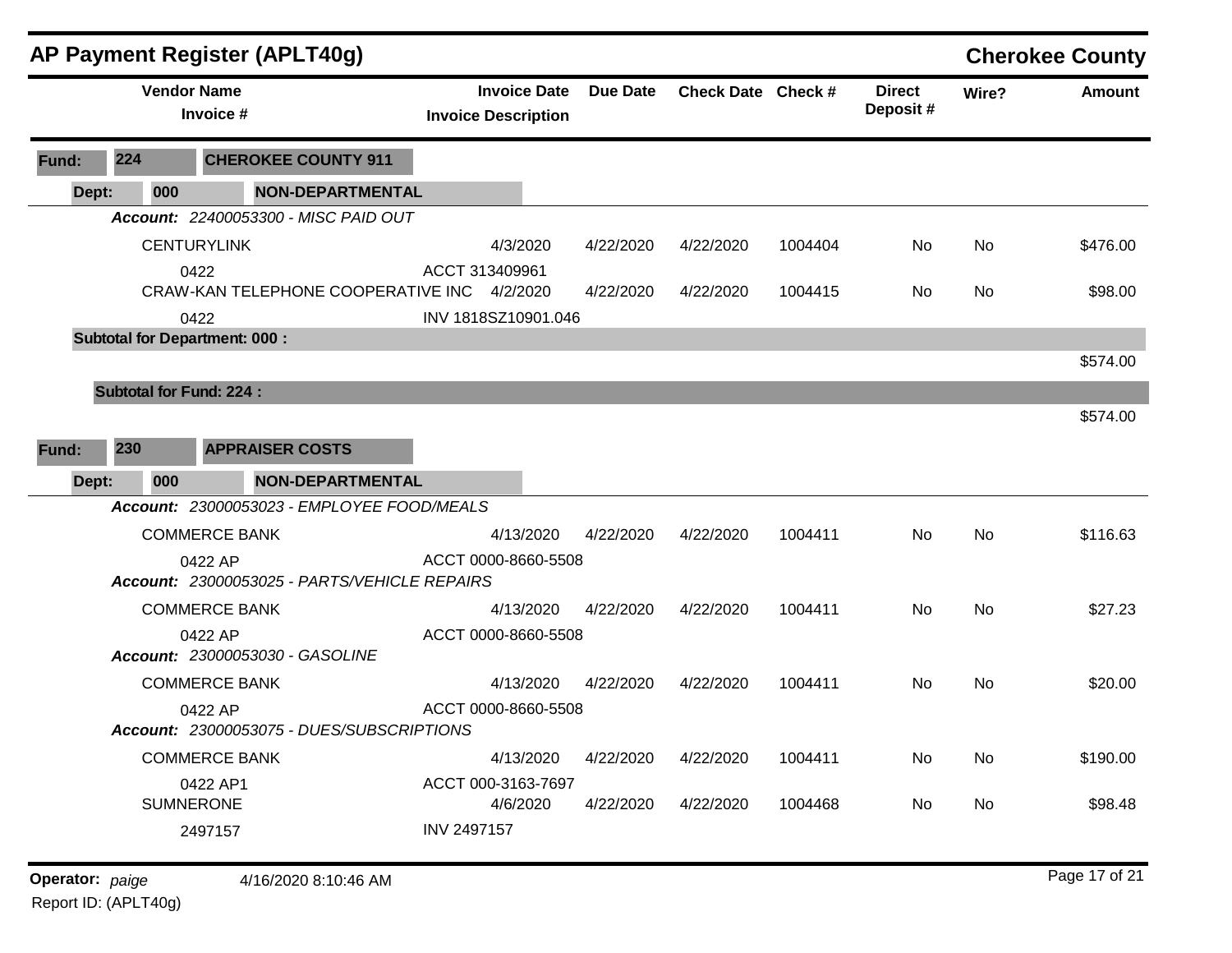| <b>Vendor Name</b><br>Invoice #<br>Account: 23000053076 - PROFESSIONAL SERVICES<br><b>COMMERCE BANK</b><br>0422 AP1<br>Account: 23000053077 - HOTEL RENTALS<br><b>COMMERCE BANK</b><br>0422 AP<br><b>COMMERCE BANK</b><br>0422 AP<br><b>Subtotal for Department: 000:</b><br><b>Subtotal for Fund: 230:</b><br>260<br><b>EMPLOYEE BENEFITS</b><br>Dept:<br><b>NON-DEPARTMENTAL</b><br>000<br>Account: 26000053215 - MERITAIN HEALTH<br><b>MERITAIN HEALTH</b><br>0422<br><b>Subtotal for Department: 000:</b><br><b>Subtotal for Fund: 260:</b><br>300<br><b>SERVICE FOR ELDERLY</b><br>000<br><b>NON-DEPARTMENTAL</b><br>Dept:<br>Account: 30000053072 - GAS, ELECTRIC, WATER<br><b>CITY OF GALENA</b> |                                                   |                 |                    |         |                           |       | <b>Cherokee County</b> |
|---------------------------------------------------------------------------------------------------------------------------------------------------------------------------------------------------------------------------------------------------------------------------------------------------------------------------------------------------------------------------------------------------------------------------------------------------------------------------------------------------------------------------------------------------------------------------------------------------------------------------------------------------------------------------------------------------------|---------------------------------------------------|-----------------|--------------------|---------|---------------------------|-------|------------------------|
| Fund:<br>Fund:                                                                                                                                                                                                                                                                                                                                                                                                                                                                                                                                                                                                                                                                                          | <b>Invoice Date</b><br><b>Invoice Description</b> | <b>Due Date</b> | Check Date Check # |         | <b>Direct</b><br>Deposit# | Wire? | <b>Amount</b>          |
|                                                                                                                                                                                                                                                                                                                                                                                                                                                                                                                                                                                                                                                                                                         |                                                   |                 |                    |         |                           |       |                        |
|                                                                                                                                                                                                                                                                                                                                                                                                                                                                                                                                                                                                                                                                                                         | 4/13/2020                                         | 4/22/2020       | 4/22/2020          | 1004411 | No                        | No    | \$199.99               |
|                                                                                                                                                                                                                                                                                                                                                                                                                                                                                                                                                                                                                                                                                                         | ACCT 000-3163-7697                                |                 |                    |         |                           |       |                        |
|                                                                                                                                                                                                                                                                                                                                                                                                                                                                                                                                                                                                                                                                                                         | 4/13/2020                                         | 4/22/2020       | 4/22/2020          | 1004411 | No                        | No    | \$391.64               |
|                                                                                                                                                                                                                                                                                                                                                                                                                                                                                                                                                                                                                                                                                                         | ACCT 0000-8660-5508<br>4/13/2020                  | 4/22/2020       | 4/22/2020          | 1004411 | No.                       | No.   | (\$30.84)              |
|                                                                                                                                                                                                                                                                                                                                                                                                                                                                                                                                                                                                                                                                                                         | <b>CREDIT</b>                                     |                 |                    |         |                           |       |                        |
|                                                                                                                                                                                                                                                                                                                                                                                                                                                                                                                                                                                                                                                                                                         |                                                   |                 |                    |         |                           |       |                        |
|                                                                                                                                                                                                                                                                                                                                                                                                                                                                                                                                                                                                                                                                                                         |                                                   |                 |                    |         |                           |       | \$1,013.13             |
|                                                                                                                                                                                                                                                                                                                                                                                                                                                                                                                                                                                                                                                                                                         |                                                   |                 |                    |         |                           |       |                        |
|                                                                                                                                                                                                                                                                                                                                                                                                                                                                                                                                                                                                                                                                                                         |                                                   |                 |                    |         |                           |       | \$1,013.13             |
|                                                                                                                                                                                                                                                                                                                                                                                                                                                                                                                                                                                                                                                                                                         |                                                   |                 |                    |         |                           |       |                        |
|                                                                                                                                                                                                                                                                                                                                                                                                                                                                                                                                                                                                                                                                                                         |                                                   |                 |                    |         |                           |       |                        |
|                                                                                                                                                                                                                                                                                                                                                                                                                                                                                                                                                                                                                                                                                                         |                                                   |                 |                    |         |                           |       |                        |
|                                                                                                                                                                                                                                                                                                                                                                                                                                                                                                                                                                                                                                                                                                         | 4/14/2020                                         | 4/22/2020       | 4/22/2020          | 1004442 | No                        | No    | \$54,587.37            |
|                                                                                                                                                                                                                                                                                                                                                                                                                                                                                                                                                                                                                                                                                                         | GROUP 02438, CHEROKEE CO KS, MAY 2020             |                 |                    |         |                           |       |                        |
|                                                                                                                                                                                                                                                                                                                                                                                                                                                                                                                                                                                                                                                                                                         |                                                   |                 |                    |         |                           |       |                        |
|                                                                                                                                                                                                                                                                                                                                                                                                                                                                                                                                                                                                                                                                                                         |                                                   |                 |                    |         |                           |       | \$54,587.37            |
|                                                                                                                                                                                                                                                                                                                                                                                                                                                                                                                                                                                                                                                                                                         |                                                   |                 |                    |         |                           |       |                        |
|                                                                                                                                                                                                                                                                                                                                                                                                                                                                                                                                                                                                                                                                                                         |                                                   |                 |                    |         |                           |       | \$54,587.37            |
|                                                                                                                                                                                                                                                                                                                                                                                                                                                                                                                                                                                                                                                                                                         |                                                   |                 |                    |         |                           |       |                        |
|                                                                                                                                                                                                                                                                                                                                                                                                                                                                                                                                                                                                                                                                                                         |                                                   |                 |                    |         |                           |       |                        |
|                                                                                                                                                                                                                                                                                                                                                                                                                                                                                                                                                                                                                                                                                                         |                                                   |                 |                    |         |                           |       |                        |
|                                                                                                                                                                                                                                                                                                                                                                                                                                                                                                                                                                                                                                                                                                         | 4/1/2020                                          | 4/22/2020       | 4/22/2020          | 1004407 | <b>No</b>                 | No    | \$99.07                |
| 0422                                                                                                                                                                                                                                                                                                                                                                                                                                                                                                                                                                                                                                                                                                    | ACCT 10006000                                     |                 |                    |         |                           |       |                        |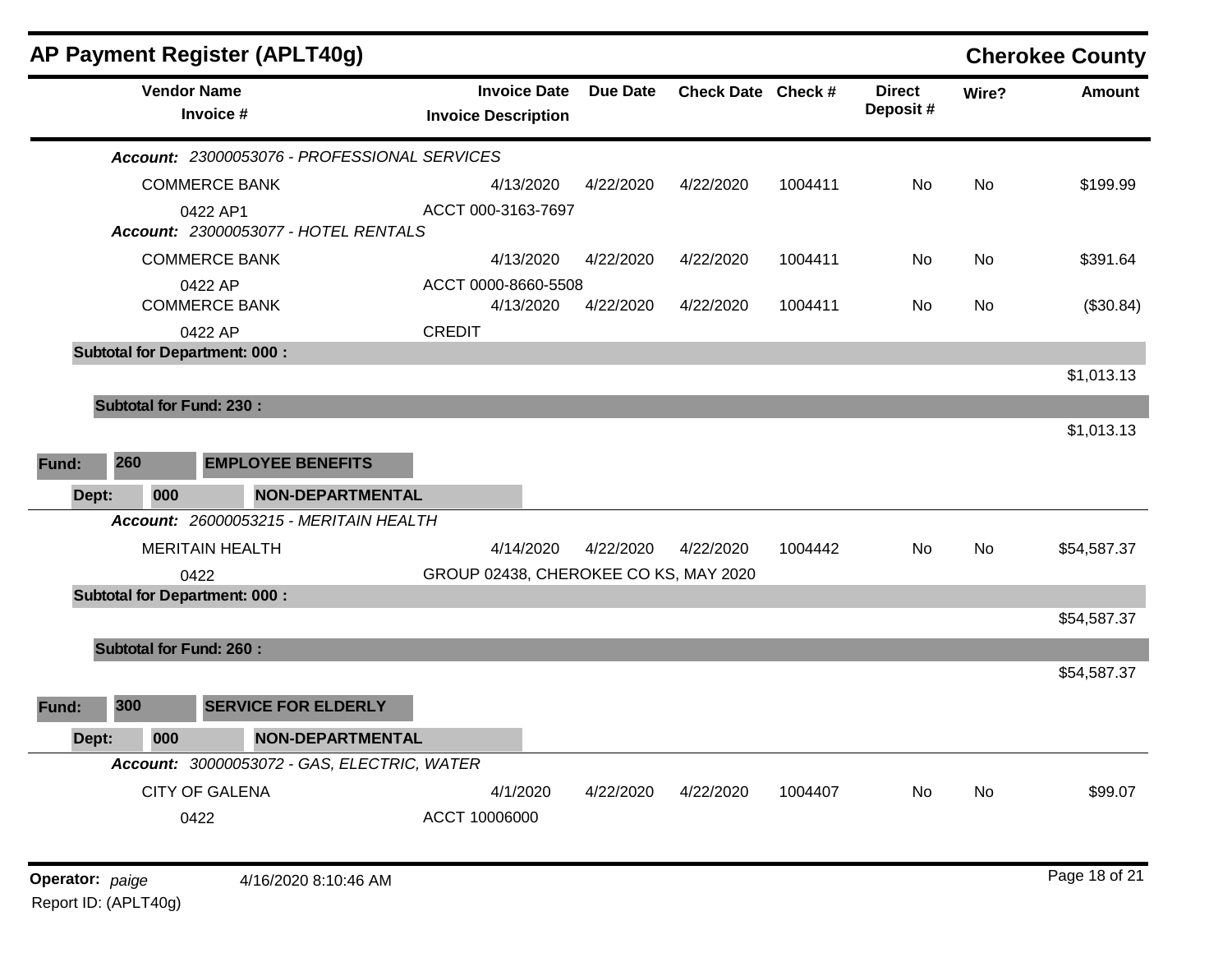|       |                                       | AP Payment Register (APLT40g)                                    |                            |                     |           |                    |         |                           |           | <b>Cherokee County</b> |
|-------|---------------------------------------|------------------------------------------------------------------|----------------------------|---------------------|-----------|--------------------|---------|---------------------------|-----------|------------------------|
|       | <b>Vendor Name</b><br>Invoice #       |                                                                  | <b>Invoice Description</b> | <b>Invoice Date</b> | Due Date  | Check Date Check # |         | <b>Direct</b><br>Deposit# | Wire?     | <b>Amount</b>          |
|       | <b>KANSAS GAS SERVICE</b>             |                                                                  |                            | 4/3/2020            | 4/22/2020 | 4/22/2020          | 1004432 | No                        | <b>No</b> | \$104.84               |
|       | 0422 EL1<br><b>KANSAS GAS SERVICE</b> |                                                                  | ACCT 510074383 1179346 45  | 4/2/2020            | 4/22/2020 | 4/22/2020          | 1004432 | No.                       | No        | \$123.24               |
|       | 0422 EL                               | Account: 30000053074 - TELEPHONE BILLS                           | ACCT 512076592 1191351 09  |                     |           |                    |         |                           |           |                        |
|       | <b>CENTURYLINK</b>                    |                                                                  |                            | 4/6/2020            | 4/22/2020 | 4/22/2020          | 1004404 | No                        | <b>No</b> | \$0.89                 |
|       | 0422 EL1<br><b>CENTURYLINK</b>        |                                                                  | ACCT 313571296             | 4/1/2020            | 4/22/2020 | 4/22/2020          | 1004403 | No                        | <b>No</b> | \$10.85                |
|       | 0422 EL<br><b>CENTURYLINK</b>         |                                                                  | ACCT 320494722             | 4/6/2020            | 4/22/2020 | 4/22/2020          | 1004404 | No.                       | <b>No</b> | \$17.28                |
|       | 0422 EL<br><b>CENTURYLINK</b>         |                                                                  | ACCT 313355170             | 4/1/2020            | 4/22/2020 | 4/22/2020          | 1004403 | <b>No</b>                 | <b>No</b> | \$10.85                |
|       | 0422                                  |                                                                  | ACCT 320497874             |                     |           |                    |         |                           |           |                        |
|       | <b>Subtotal for Department: 000:</b>  |                                                                  |                            |                     |           |                    |         |                           |           | \$367.02               |
|       | <b>Subtotal for Fund: 300:</b>        |                                                                  |                            |                     |           |                    |         |                           |           |                        |
|       |                                       |                                                                  |                            |                     |           |                    |         |                           |           | \$367.02               |
| Fund: | 330                                   | <b>SEWER DISTRICT#1 OPER</b>                                     |                            |                     |           |                    |         |                           |           |                        |
| Dept: | 000                                   | <b>NON-DEPARTMENTAL</b>                                          |                            |                     |           |                    |         |                           |           |                        |
|       |                                       | Account: 33000053072 - GAS, ELECTRIC, WATER                      |                            |                     |           |                    |         |                           |           |                        |
|       |                                       | <b>EMPIRE DISTRICT ELECTRIC COMPANY</b>                          |                            | 3/30/2020           | 4/22/2020 | 4/22/2020          | 1004417 | No.                       | No        | \$235.36               |
|       |                                       | 866807-56-3 SEWER 11<br>Account: 33000053089 - OTHER CONTRACTUAL | ACCT #866807-56-3          |                     |           |                    |         |                           |           |                        |
|       | <b>ENVIROLINE CO</b>                  |                                                                  |                            | 4/7/2020            | 4/22/2020 | 4/22/2020          | 1004418 | <b>No</b>                 | <b>No</b> | \$1,489.35             |
|       |                                       | 0033618-IN SEWER                                                 | INV # 0033618-IN           |                     |           |                    |         |                           |           |                        |
|       | <b>Subtotal for Department: 000:</b>  |                                                                  |                            |                     |           |                    |         |                           |           |                        |
|       |                                       |                                                                  |                            |                     |           |                    |         |                           |           | \$1,724.71             |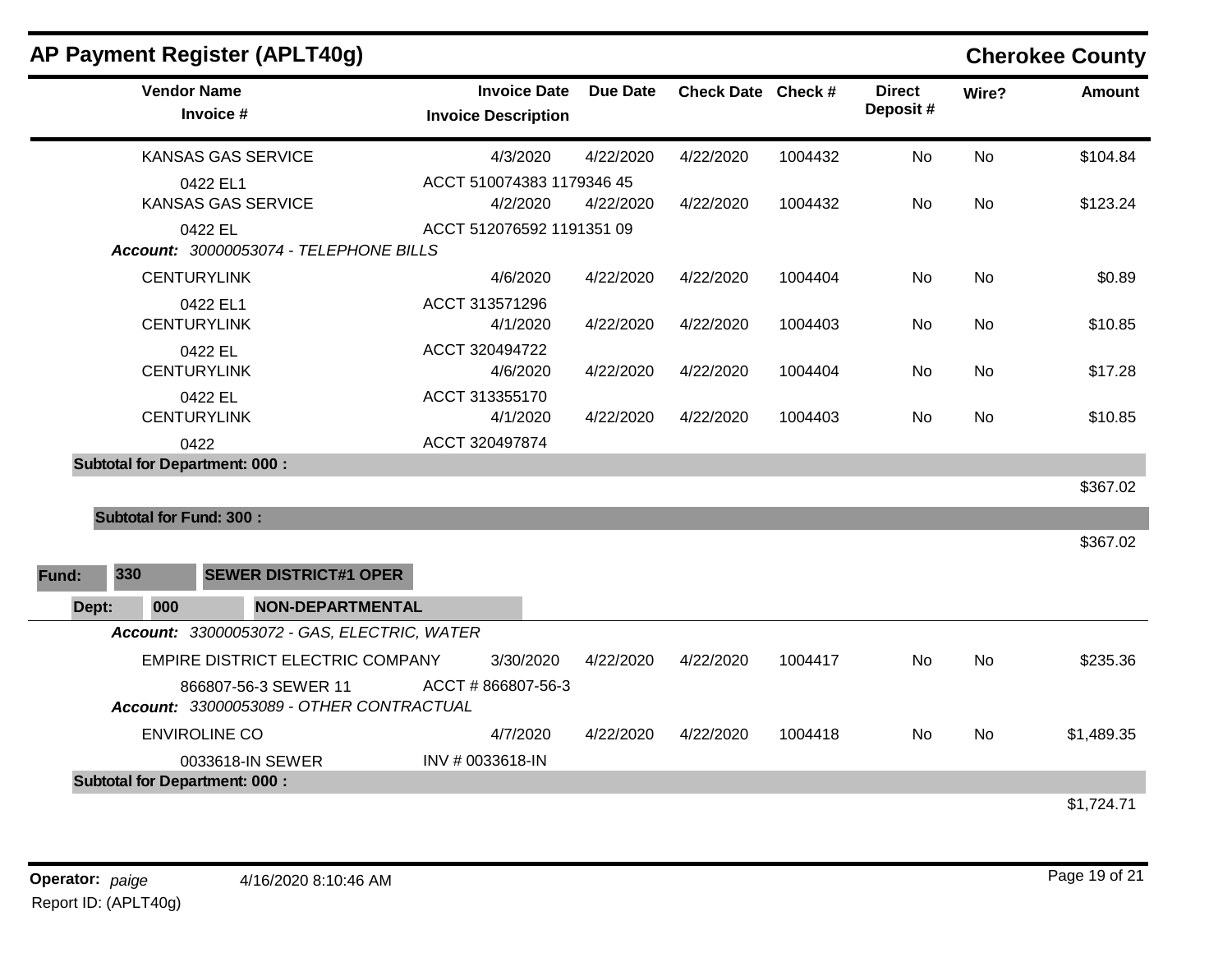| AP Payment Register (APLT40g)   |                                                   |                 |                    |                                   |       | <b>Cherokee County</b> |
|---------------------------------|---------------------------------------------------|-----------------|--------------------|-----------------------------------|-------|------------------------|
| <b>Vendor Name</b><br>Invoice # | <b>Invoice Date</b><br><b>Invoice Description</b> | <b>Due Date</b> | Check Date Check # | <b>Direct</b><br>Deposit#         | Wire? | <b>Amount</b>          |
| <b>Subtotal for Fund: 330:</b>  |                                                   |                 |                    |                                   |       |                        |
|                                 |                                                   |                 |                    |                                   |       | \$1,724.71             |
|                                 |                                                   |                 |                    | Total for Bank 1 Account 1120298: |       | \$145,845.34           |
|                                 |                                                   |                 |                    | ***** Total Invoices Paid:        |       | \$145,845.34           |